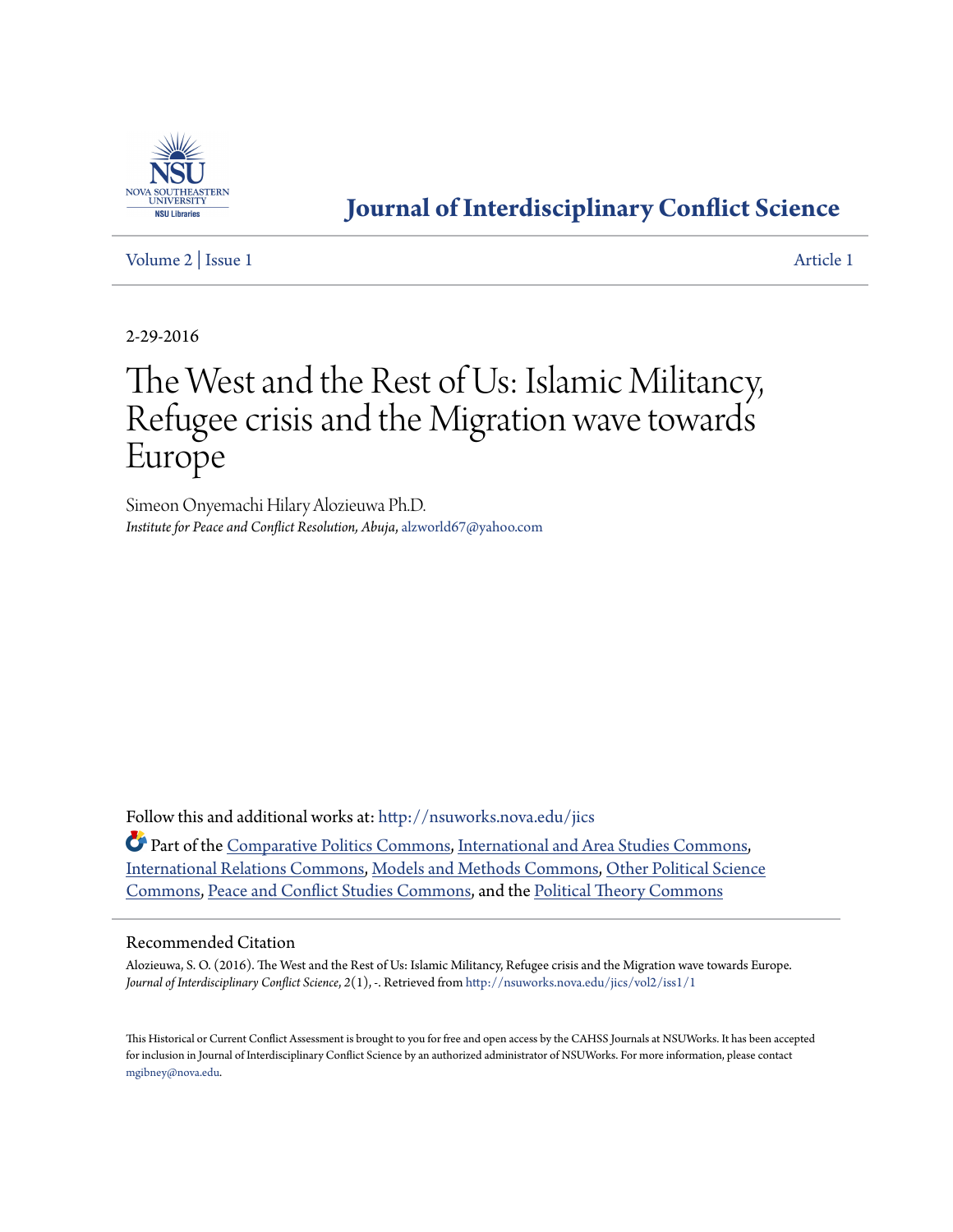# The West and the Rest of Us: Islamic Militancy, Refugee crisis and the Migration wave towards Europe

# **Cover Page Footnote**

Carrion, Doris. 2015. "Syrian Refugees in Jordan: Confronting Difficult Truths" Chatham House research paper, 21 September. Fukuyama, Francis. 2006. America at the Crossroads: Democracy, Power, and the Neoconservative Legacy. New Haven and London, Yale University Press. Hoogvelt, A. 2001.Globalization and the Postcolonial World: A New Political Economy of Development. Second edition. Hampshire: Palgrave Krauthammer, Charles. 2004. "In Defense of Democratic Realism." National Interest 77. Mozayyan, M. 2009. "Glory in Defeat and Other Islamist Ideologies," in Norwitz, H.J. (ed), Pirates, Terrorists, and Warlords: The History, Influence, and Future of Armed Groups Around the World. New York: Skyhorse Publishing. Muazzam, Ibrahim. 2011. "Security Challenges in North Africa and the Magreb." African Strategic Review, Vol.2.No.2 April/May. TRAC Insight. 2015. "Syrian Refugees - Organised Crime's New Market and Jihadis' New Cover." Available @ http://www.trackingterrorism.org/chatter/trac-insight-syrian-refugees-organisedcrimes-new-market-and-jihadis-new-cover (Retrieved 28 September, 2015). Wood, Graeme. 2015. "What ISIS Really Wants." The Atlantic, March. Available @ http://www.theatlantic.com/magazine/archive/2015/ 03/what-isis-really-wants/384980/ (Retrieved 22 September, 2015). Wright, Lawrence. 2006. The Looming Tower: Al-Qaeda and the Road to 9/11. New York: Vintage Books. "Latest Data on Europe's Migrant Emergency." Available  $\omega$  http://missingmigrants.iom.int/en/latest-data-europes-migrant-emergency (retrieved 19, September, 2015). "Captured Boko Haram Commander can neither read Quran nor say Muslim prayers." News Express, 24 September, 2015. Available @ www. Newsexpressngr.com (Retrieved 25 September, 2015). "Migrants crisis: Slovakia 'will only accept Christians." Available @ http://www.bbc.com/ news/world-europe-33986738 (Retrieved 19 September, 2015). "The Islamization of Germany in 2013." Available @ http://www.gatestoneinstitute.org/4130/islamization-germany (retrieved 19 September, 2015). "Truth behind picture claiming to show Syrian refugees waving ISIS flag in Germany" Available  $\varpi$ http://www.mirror.co.uk/news/world-news/truth-behind-picture-claiming-show-6447418 (Retrieved 19 September, 2015).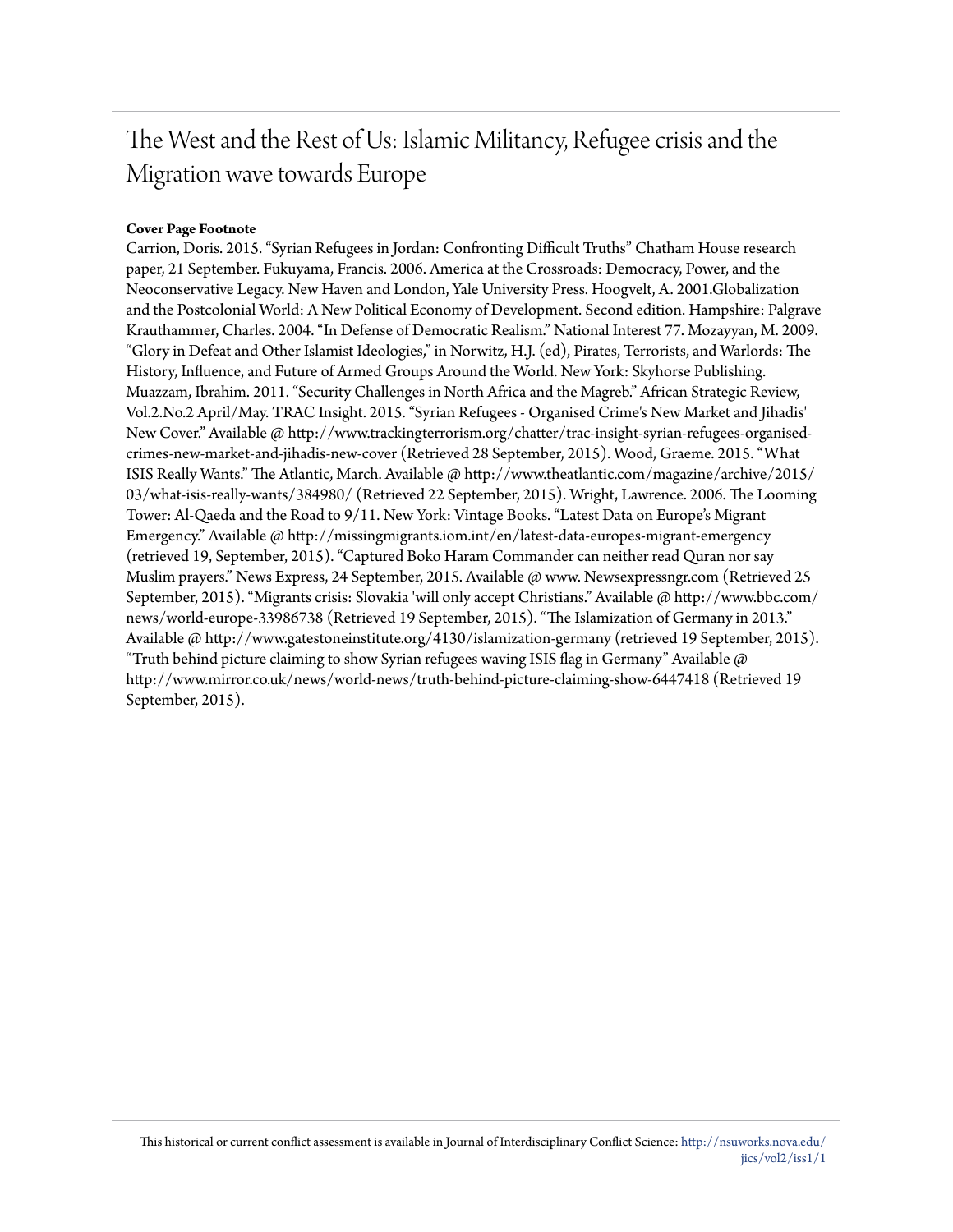# **Abstract**

*The recent migration wave to Europe from the Arab world thrusts to the fore for serious discourse, an issue the world has hitherto shied away from: the gradual Islamization of the world beginning with the West. The issue is not the Islamic faith itself. Certain elements of the faithful are imbued with hegemonic-domination tendencies marked by the excessive obsession to obliterate others' cultures. This paper views the Euro/West-ward movement of the Muslim Arab refugees/migrants as a grand strategy for the Islamization agenda; the smuggled Islamist militias are its foot-soldiers. It also throws up existential threats which were not contemplated by the framers of extant Western human rights regimes. The West needs, therefore, to interrogate its overextended human rights regimes with a view to attuning them to emerging realities of our contemporary world.*

**Key words: Islamic militancy, Refugee, Migration, West, Multiculturalism, Human Rights**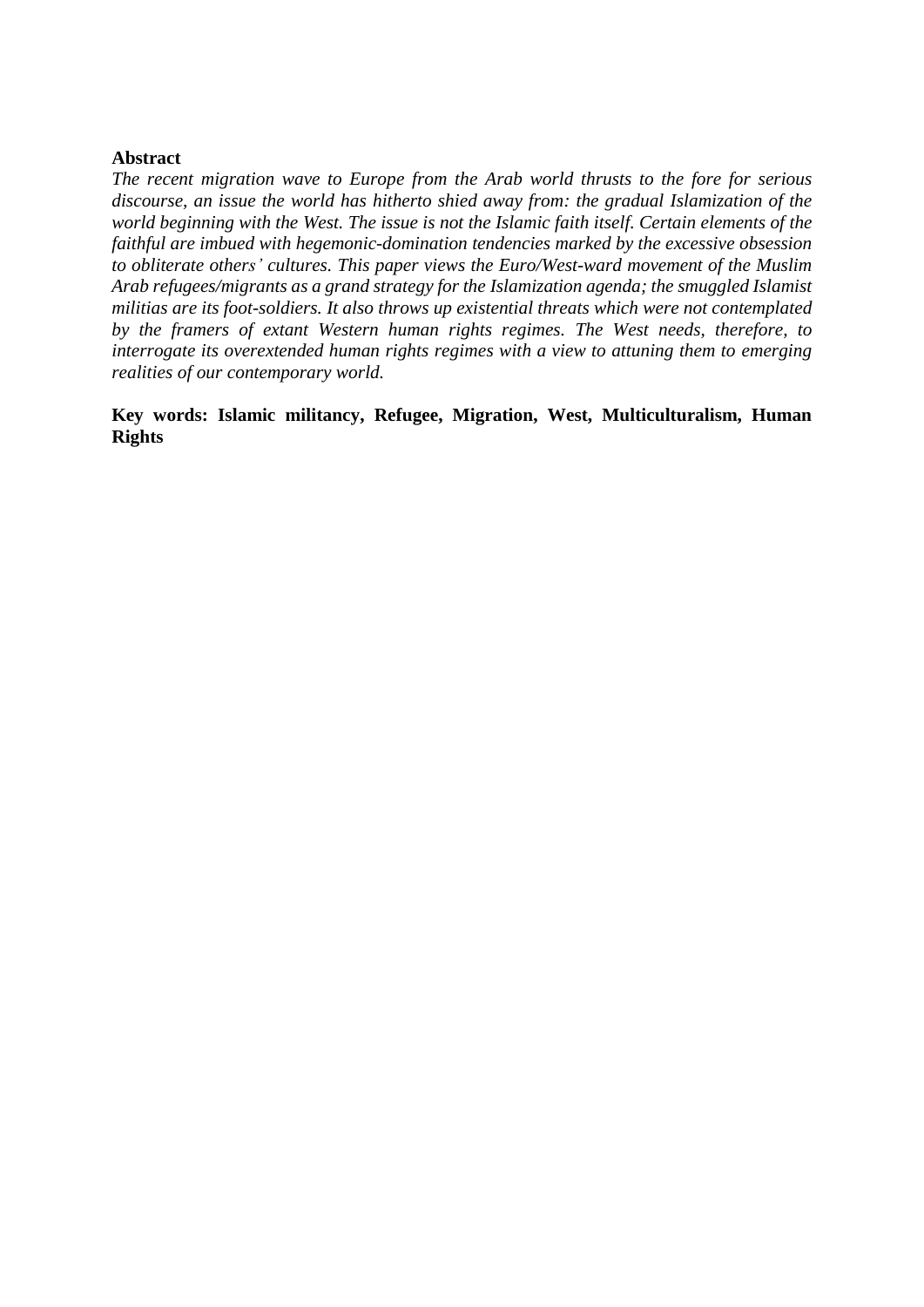# **Introduction**

The grim spectacle of two-year old Aylan Kurdi, the Syrian toddler washed ashore off the Turkish coastline in the month of September, 2015 eventually became the poster for the human tragedy that has been playing out in the Mediterranean, going for about half a decade now. Not a stranger to such unwholesome spectacle, having also hosted thousands of African deaths resulting from the post-Ghaddafi tumult in Libya, the Mediterranean has lately become a cemetery to thousands of desperate refugees and migrants fleeing either from zones of conflict or poverty or both and surging towards Europe in the hope of better life. Although the current humanitarian crisis owes directly to the Syrian civil war, within the mix are economic migrants and persons fleeing from conflict zones in the Middle East, Asia and other parts of the Arab world. As of September 18, 2015 deaths on the sea in the course of the dangerous journey stood at 2,812 (IOM, 2015). Arrivals by sea to Europe through two and a half weeks of September 2015, according to the International Organization for Migration (IOM) recorded a total number of 473,887. The number continued to swell and had been christened the worst refugee crisis continental Europe has had to grapple with since World War II (CNN, 4 September, 2015).

For all the outrage and pathos the tragedy has invoked, while the world focuses mainly on the humanitarian crisis associated with the refugee problem and the conflict in Syria, little attention seems to have been directed at one critically-important element in the entire episode. The problem is streaming out of the Arab world from where global jihadism was born, weaned and unleashed on other parts of the world. This paper looks at the refugee/migration crises from an entirely different perspective. While acknowledging the human tragedy in the entire trajectory – from the Syrian conflict to the dislocations from other Arab worlds, and the deaths in the thousands in the Mediterranean – it also looks beyond the pathos and concerns,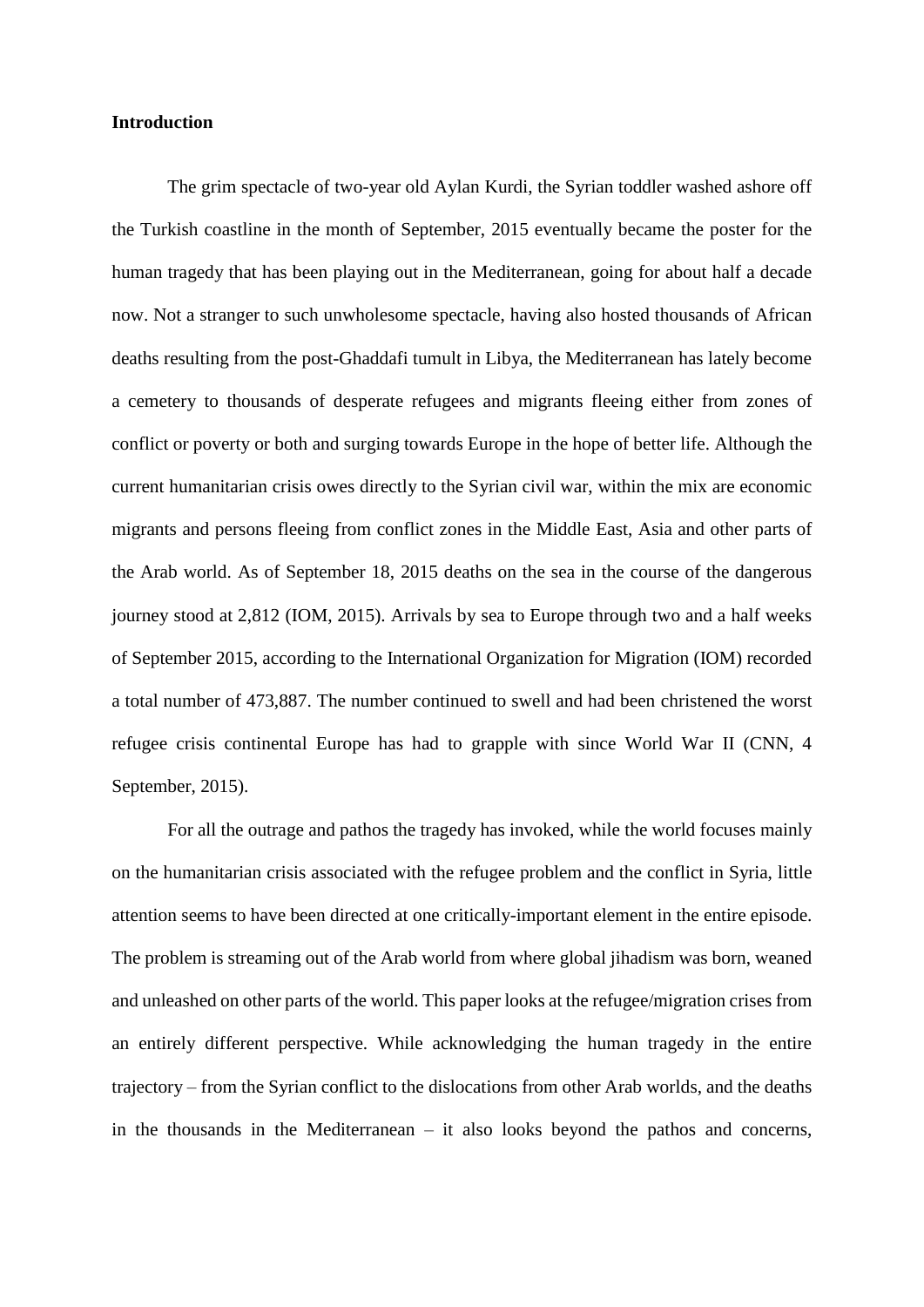themselves, with a certain aspect of the problem that links with the character of the societies from which the refugees and migrants are fleeing.

The remit of the paper is to interrogate the anti-Western ideology that drives the global jihadist movement. It challenges the Jihadist's claim that s/he is solely driven by the desire to return the world to Islam's medieval past and join the caravan of the prophets; that s/he is insulated from modern political concerns. In the process, the paper shall attempt to address the following important questions: why are members of the societies that incubate and tolerate jihadi anti-western rhetoric calibrating towards Europe rather than some Arab/Gulf States that not only share similar cultural behavior and are wealthy enough; why do the refugees/migrants from the Muslim world shun the rich Muslim Gulf countries, which are geographically closer to them - most of whom do not pose the kind of risks and dangers inherent in the dangerous journey across the Mediterranean Sea- than far-flung Europe? In other words, why is the gravitation from the Muslim world towards Christian Europe? If the refugees, many of whom are Muslims, are fleeing from the strife in their respective countries, why are they not headed toward such destinations as Saudi Arabia or Qatar, or any of the Gulf States that not only bear better economic prospects than most of the countries of Europe but also have brighter prospects for easy socio-cultural assimilation? Saudi Arabia ranks as among the world's 20 largest economies, for instance.

# **Background**

Amid the migration crisis, as European leaders debate the distribution quotas among themselves, under the European Union (EU) relocation scheme, Slovakia voiced its unwillingnesss to accept non-Christians when considering the 200 Syrian refugees- its share of the 400,000 refugees by August, 2015. Pleading community cohesion, and concerns over integration by Muslims, Slovakia said Muslims would not be accepted because 'we don't have mosques in Slovakia' and 'they (Muslims) would not feel at home' (BBC, 19 August 2015).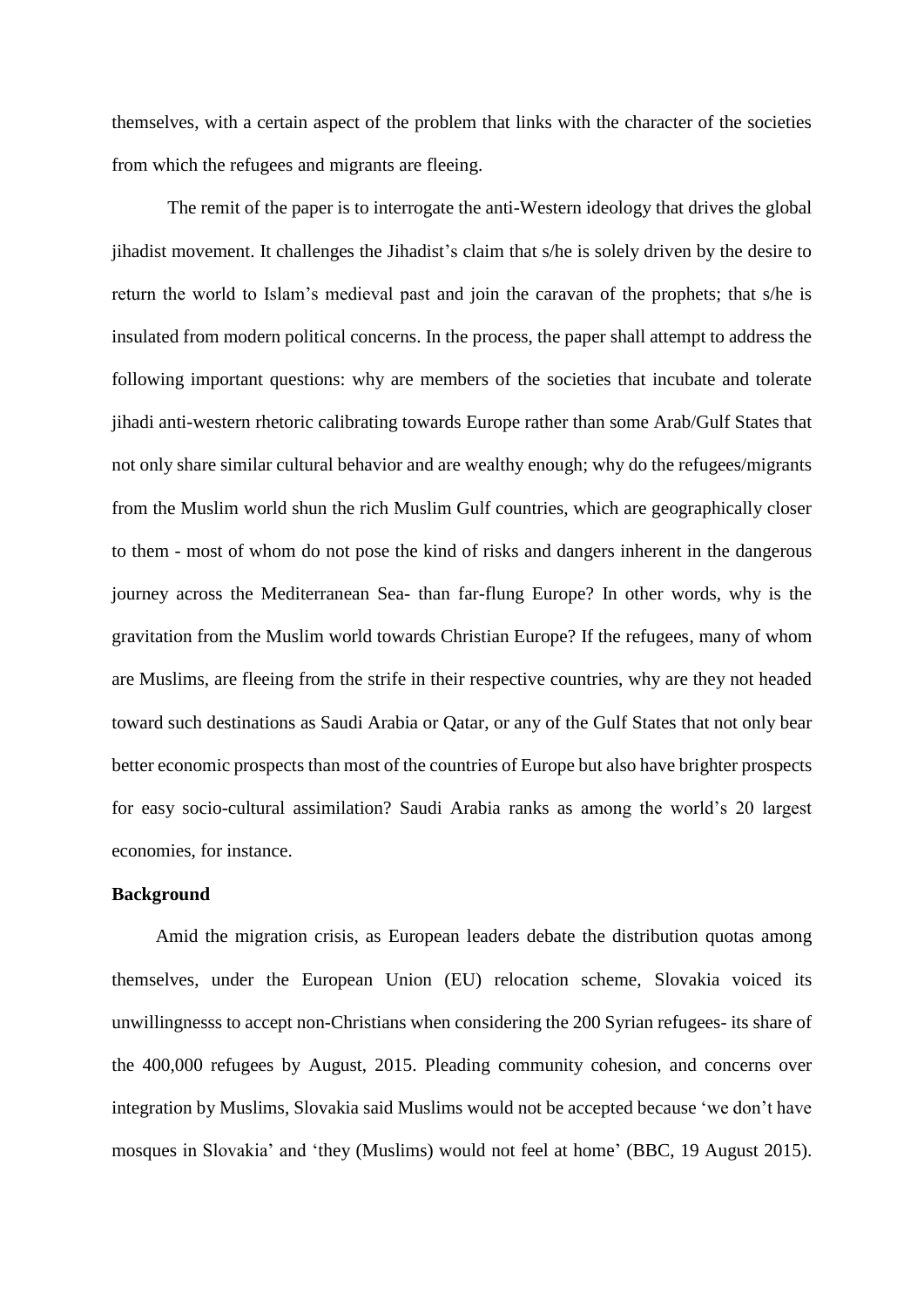About 10% of Syria's population were Christian before the country's conflict started (ibid). Similarly, although merely a transit country, Hungary makes a distinction between migrants and refugees. While Hungary's insistence on profiling the bunch was apparently borne out of the need to sift genuine refugees from economic migrants, Slovakia's position raises a religious cum civilizational issue, even as the underlying security concern could hardly be masked. Although proven to be fake after all, (Mirror, 16 September, 2015) at the height of refugee/migration crisis, images of pro-Islamist elements waving ISIS flags and confronting German police, purporting to be proof of infiltration by jihadi elements into the Europe-bound refugees, were widely circulated on the cyber space. But a Terrorism Research and Analysis Consortium recent report (TRAC) (Insight, 15 September, 2015), suggests that reports of jihadi infiltration into Europe could as well be real. The internet images campaign certainly bore the unmistakable signature of the far-right elements in Europe, who are playing on the fears in the West of ISIS jihadi elements seizing the opportunity of genuine refugees to infiltrate that society. Yet the fact that an image from a 2012 anti-Islamic protest in Bonn, Germany was appropriated in the current crisis for the purpose of wiping up Islamist-phobia among the people clearly underlines the anxiety in the West with regards to the migration wave. Two recent studies probably feed this fear. One, a study funded by the German government, and which was published in December, 2014, found that the majority of Muslims in that country hold the view that Islamic Sharia law should take precedence over the secular constitutions and laws of their European host countries (Gatestone Institute, 2014). Two, in response to the British Muslim riots of 2001, a study attempting a comparison between immigration and colonisation notes that the difference between the former and the latter is that whereas the immigrant seeks to adapt to the culture of the host country, the coloniser seeks to make the host country adapt to his/her culture. Western statesmen and policy makers maintain the politicallycorrectness posturing since the outset of the current migration crisis. Cherson and Molschky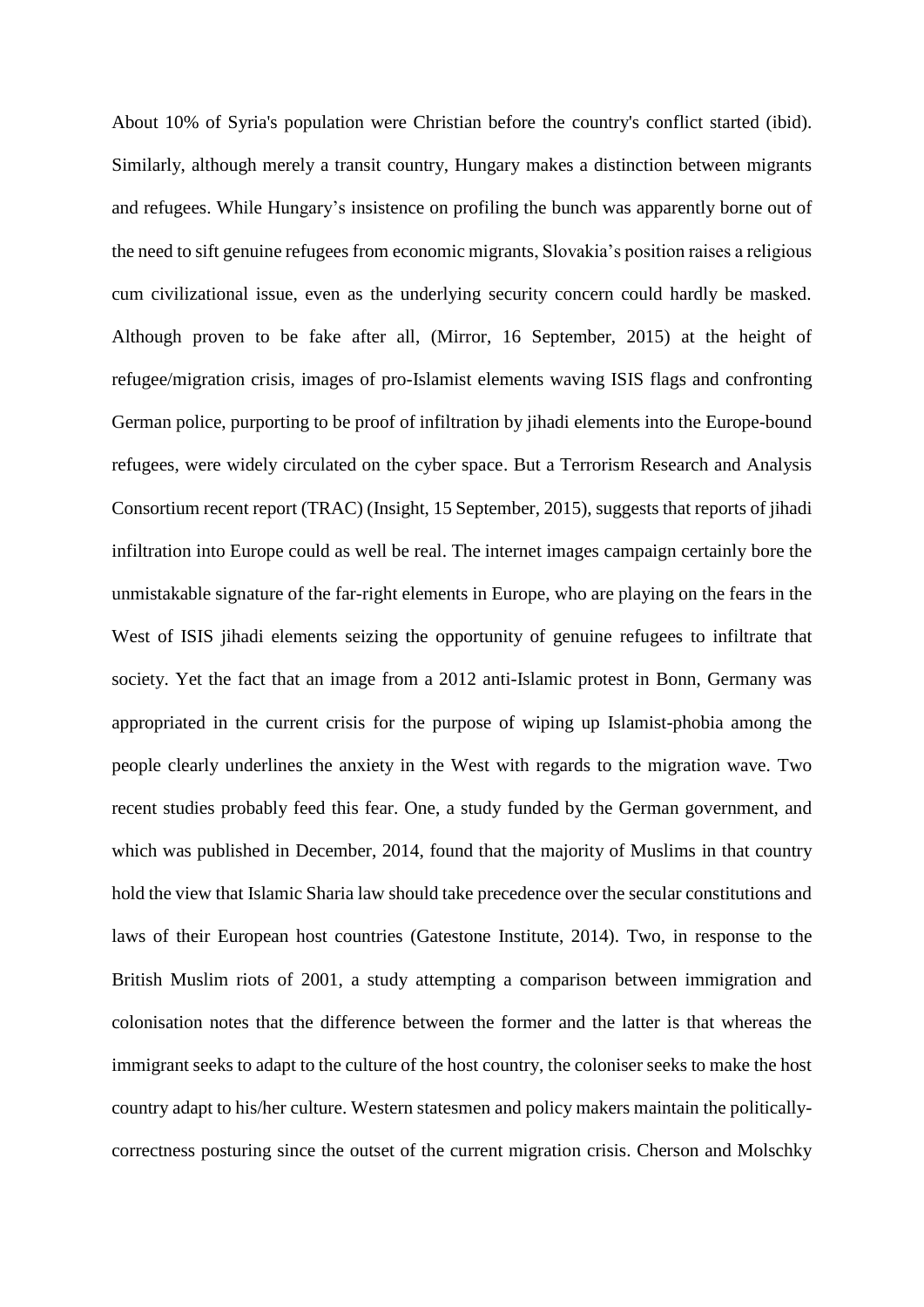recently published a very compelling book that centered on immigration and its effects on the West- *Immigrants of Doom.* And drawing from the work of Cherson and Molschky, a comparative analysis between the modern Muslim immigration and previous patterns of immigration to the West done by an anonymous reviewer, tends to contradict the stand of the Western political leaders on the migration crisis. For the reviewer,

Cherson and Molschky demonstrate that Islamic immigration to modern, tolerant, liberal democracies is following the second pattern- of the coloniser seeking to make the host country adapt to his culture [A]nd is aggressive and supremacist about it. It is a threat to free, Western society (http://www.amazon.com/IMMIGRANTS-OF-DOOM-Y-K-CHERSONisebook/dp/B00V3Y6P2Y).

Indeed, Cherson and Molschky have argued in *Immigrants of Doom* that,

In the mid-sixties, the West accepted the suicidal doctrine of multiculturalism as its official approach to the problem of immigration. This resulted in an endless stream of immigrants from third world countries pouring into Europe, the USA, Canada and Australia, subsequently displacing the native populations and creating both social tensions and an unsustainable financial burden.

Uncontrolled immigration has contributed to a dissipating economy, disturbing crime statistics, a high rate of unemployment among natives, swollen welfare rolls so out of control they are practically bankrupting Western countries, and has even led to an unprecedented wave of terrorism. But the gravest problem of massive immigration, that which dwarfs all the rest, is the supplanting of the native populations of Western countries with people who quite often do not share those values that were and are the cornerstone of Western Civilization. Moreover, they often come to the West with the intent to destroy it. The sharp growth of the number of immigrants often openly hostile to the West, combined with the distortion of traditional Western values by liberals and leftists pose a serious threat to the very existence of Western civilization.

The truth is simple: immigration builds cheap houses but ultimately destroys the country ( [http://chersonandmolschky.com/tag/islamization-of-the-west/\)](http://chersonandmolschky.com/tag/islamization-of-the-west/).

In Europe and the United States, Muslim immigration and conversion have resulted in

Islam being the second largest religion. *Immigrants of Doom* stretches the discourse

beyond fears of cultural dilution to economic anxiety.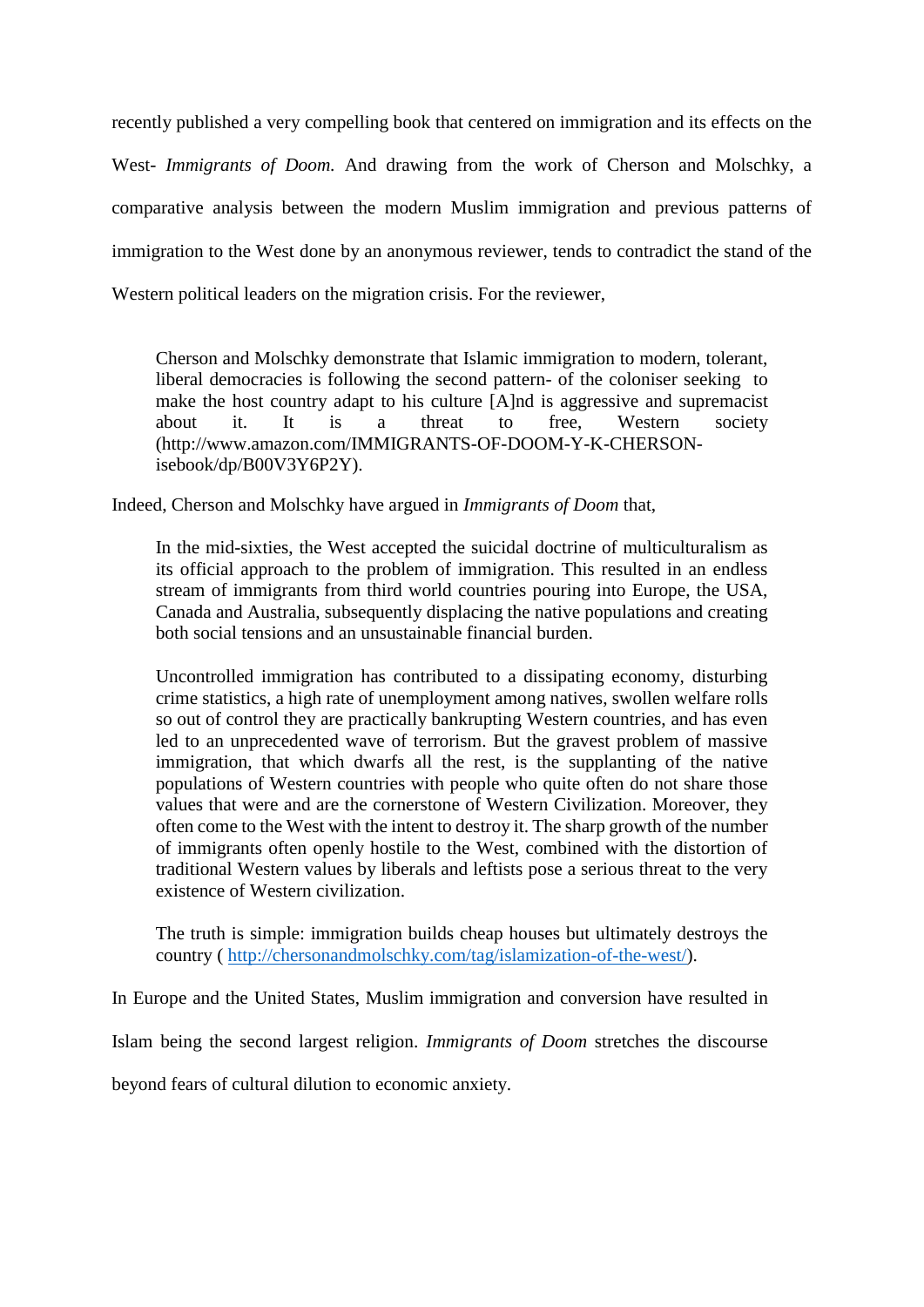### **Interrogating the extant explanatory framework**

From an economic perspective, popular perception of the Arab world conjures up the image of a region swaggering with stupendous oil wealth. The seemingly robust economies of the Gulf States of Saudi Arabia, United Arab Emirates (UAE), Qatar, Oman and Kuwait do a lot to nourish the enviable image of the proverbial land overflowing with milk and honey. But the realities belie the bloated picture. In a recent article, Jane Kinninmont, Deputy Head and Senior Research Fellow, Middle East and North Africa Programme at the Chatham House, has used a legalistic framework to explain why the richest Arab States- the Gulf countries- do not absolve the deluge of human refugees streaming out of their region. Kinninmont has argued persuasively that the six Gulf monarchies have never signed the international conventions on refugee rights and statelessness, which began to be established after the Second World War. Thus, according to her, rather than a specific issue of hostility, their attitude towards the Syrian refugees draws from the Gulf countries' non-recognition of the legal concept of refugeehood (Chatham House.org, 08 September, 2015).

Ironically, some of the Gulf countries enjoy the enviable status of ranking among generous contributors to aids for refugees around the world. While Kuwait, for instance, stands out as the largest donor, delivering nearly one-third of all aid pledged to the Syrian crisis – about \$800 million- through the United Nations (UN), since 2012, the United Arab Emirates (UAE), provided \$364 million in the same period. Kinninmont notes that though these sums might be lower than the \$1 billion from the UK or \$3 billion from the US, but are considerably higher as a proportion of GDP (ibid). But the profile camouflages certain dire socio-economic conditions in the Gulf States. As Kinninmont has observed, for one, migrants make up the majority of the workforce in all of the Gulf countries, constituting more than 85 per cent of the population in Qatar and UAE. Secondly, public perception of the Gulf States as wealthy, owes largely to the concentration of this wealth in the hands of a tiny population of the citizenry.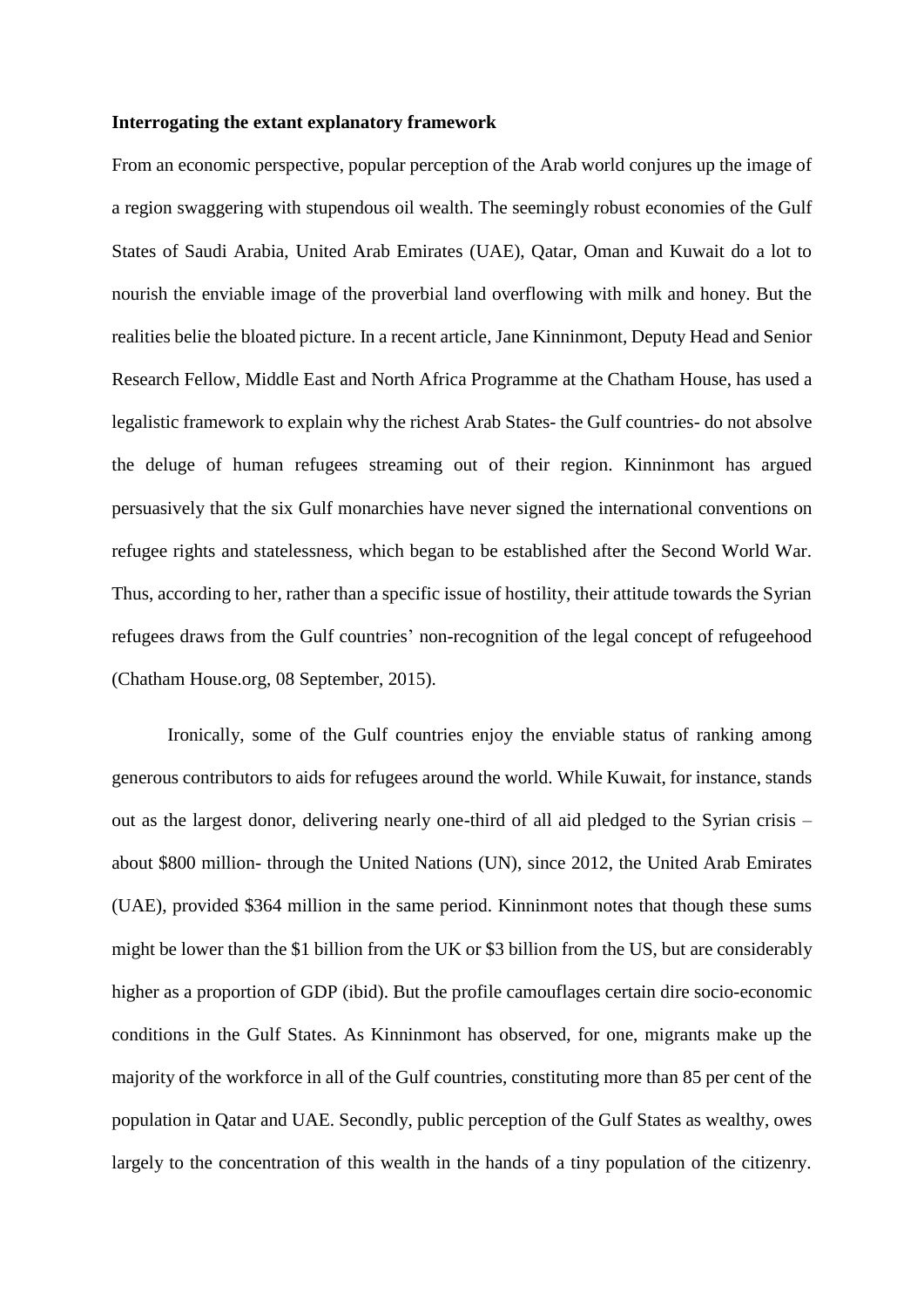Thus, beneath the legalistic rationale lies the more cogent problems of population and resource structure of the Gulf countries (ibid). The Gulf countries also hardly give permanent residency to migrants beyond a handful (ibid).

On the other hand, Wright (2006) notes the gap between rising expectations and declining opportunities in the Arab world- a framework that provides an insight into behavior of the Gulf States. He argues that the Arab world has failed to generate any other significant source of income outside of their abundant oil revenues, so that outside of the oil revenues, total exports of the Arab world amounts to less than 5 million finns. The Arab world has also failed to create wealth when personal incomes were sharply climbing in virtually all other parts of the globe (Wright, 2006, p.123). All these point to the fragility of the economies of the Gulf countries, which more than any other factor, constitutes the major determinant of their attitudes toward the refugees. Concerns outside of the Gulf enclave also prove why the rest of the Arab society may not be an attractive option for both economic migrants and refugees seeking a better life outside of their native lands. This concern is also playing out outside of the Gulf enclave. The scenario in Jordan may represent the fears even in less endowed Arab states. A recent observation on Jordan by Doris Carrion of the Chatham House, London may suffice:

Civil war in Syria has caused a refugee crisis in neighbouring Jordan, raising the latter's population by at least 8 per cent. For Jordanians, the highly visible presence of many thousands of refugees living in their midst- mostly in urban areas, rather than camps- has raised fears over competition for resources and opportunities. Host communities have partly benefited from the presence of refugees and the international aid that has come with them, but many Jordanians feel they are worse off because of the Syrians. The refugee crisis has hit the most vulnerable in their country hardest. Increased rents, price hikes and strains on public services and public order have left local inhabitants feeling increasingly disenfranchised and neglected by the Jordanian government and international donors (Doris Carrion, September, 2015).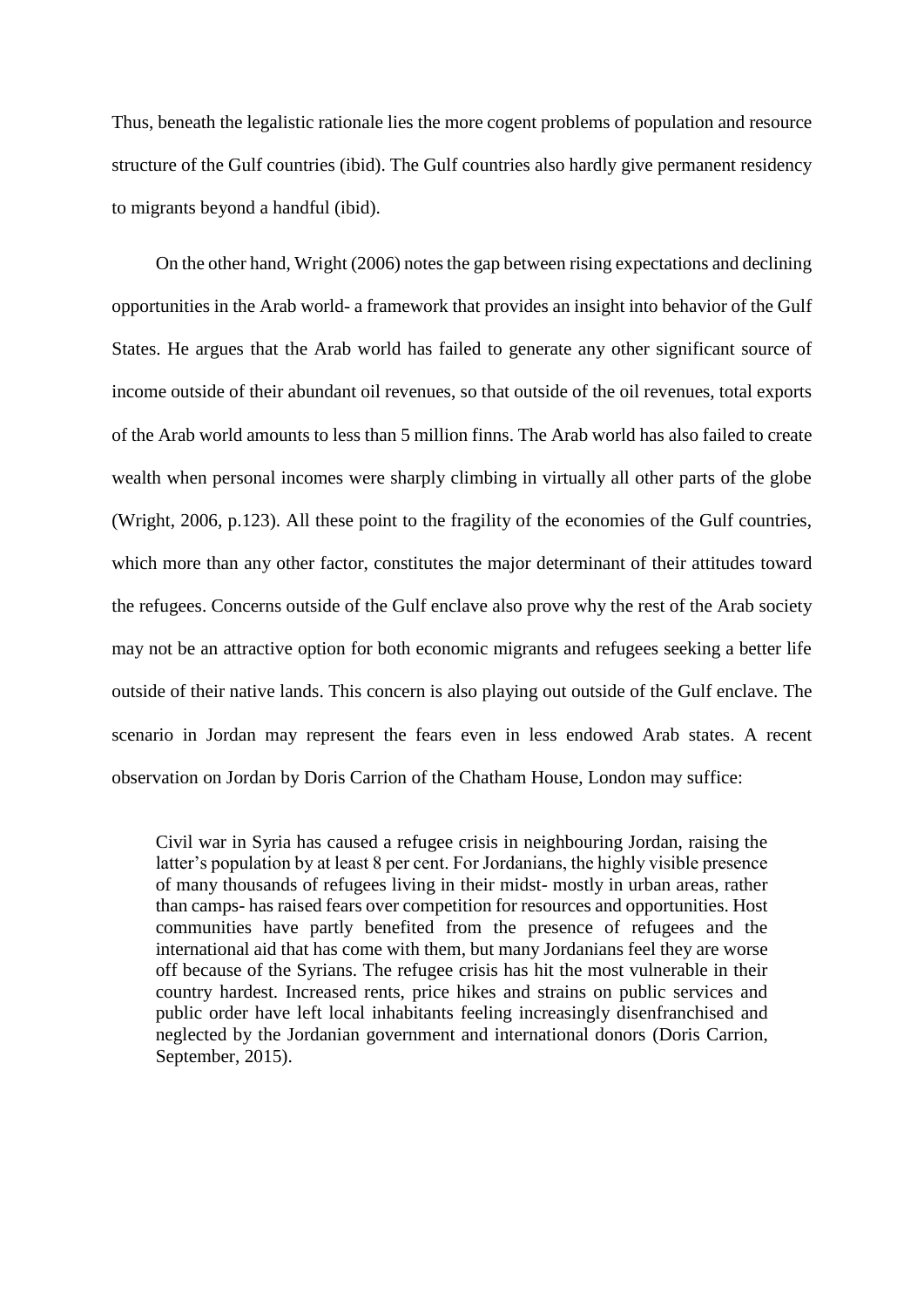## **The Global Jihadi Ideology**

In spite of other factors, contemporary global jihadi movement owes its roots essentially to one important political event in modern history: the overthrow of the pro-Western Shah of Iran in 1979 and the subsequent establishment of a modern theocratic Islamic Republic in that country. Other factors were the anti-western feelings in the Middle East as a result of the effect of European colonization and American presence in the Middle East with claims that it brought a corrupting influence. But in the words of Mozayyan (2009:241), the Iranian Revolution, "ushered in a widespread rejectionist philosophy, changing the Muslims' view of themselves and their position in the world, as well as their approaches to daily life and politics." Across the world, corrupt and ineffective local political leadership espousing Western ideologies but failing to improve people's well-being remain a major stimulus to political Islam.

Despite its genealogy to the Islamic Revolution in Iran, the current jihadi or radical Islamic movement, was indeed founded by the Saudi-born Osama bin Laden and derives from the anti-Soviet resistance in Afghanistan, where, the "links among individuals and different national groups were forged" (Crenshaw, 2009:403). New standards were now set and a new discourse gained currency that targeted the "enemies of Islam" through revolutionary, militant, and martyr-oriented strategies. Life became readily expendable, especially if it hindered the advancement of Islamic agendas. Islam thus became a means and an end for the frustrated masses, giving rise to leaders who spoke in terms of Islamic communities, and pushed the need to restore Islam to its former position of power by removing the corrupting Western influences that hinder the promotion of their own millenarian beliefs (Mozayyan, 2009: 242).

Muazzam (2011:39) offers a comprehensive view of political Islam of which resurgent Islamism is part: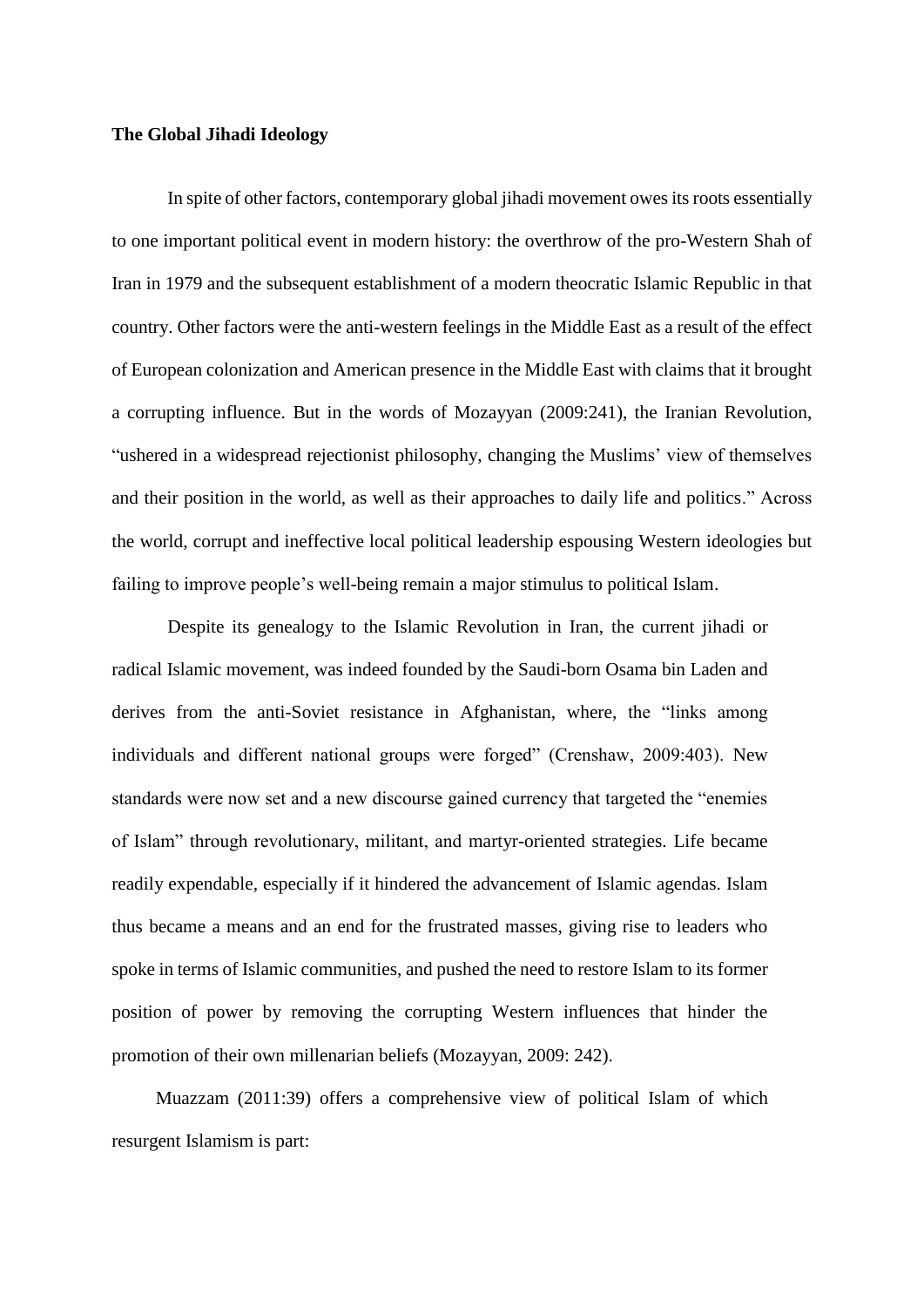[It] is a very broad intellectual, cultural and political movement throughout the world. It is a modern ideological construction and not the product of a historical continuity with an essentialist Islam preserved in the hearts and minds of the people. It is the result of a protracted societal crisis of multi-dimensional proportions revealing ongoing dialectics between Muslims and their socioeconomic political environment. The rise of the Islamist movements is a result and symptom of society in crisis. It is the outcome of a process of development that has exceeded the capacity of the system. The activism of some of the Muslim groups is as such a function of the social, economic and political contexts found in the various societies.

Admittedly, the current jihadi Islamism epitomized by the ISIS has eclipsed Osama bin Laden's al-Qaeda. Indeed, Jihadism may also have evolved since al-Qaeda's heyday, from about 1998 to 2003, and many jihadists disdain the al-Qaeda's priorities and current leadership (Wood, 2015). But the school of thought that now contests extant jihadi political orientation on the basis of the current state of ISIS's progenitor, al-Qaeda, may be well-misplaced. Wood, for instance, first queries the attempt to characterize Jihadism as monolithic and goes on to reject the temptation 'to project the jihadists as modern secular people, with modern political concerns, merely wearing medieval religious disguise' (ibid). She describes bin Laden's al-Qaeda rather contemptuously. And while citing Peter Bergen, who produced the first interview with bin Laden in 1997, and who titled his first book *Holy War, Inc.,* "in part to acknowledge bin Laden as a creature of the modern secular world," Wood derisively described bin Laden in the following manner:

Bin Laden corporatized terror and franchised it out. He requested specific political concessions, such as the withdrawal of U.S. forces from Saudi Arabia. His foot soldiers navigated the modern world confidently. On Mohamed Atta's last full day of life, he shopped at Walmart and ate dinner at Pizza Hut.

Wood frowns at the attempt to deny the Islamic State of its medieval religious character. In fact, much of what the group does, she forcefully contends, "looks nonsensical except in the light of a sincere, carefully considered commitment to returning civilization to a seventhcentury legal environment, and ultimately to bringing about the apocalypse" (ibid). But then Wood contradicts herself<sup>.</sup>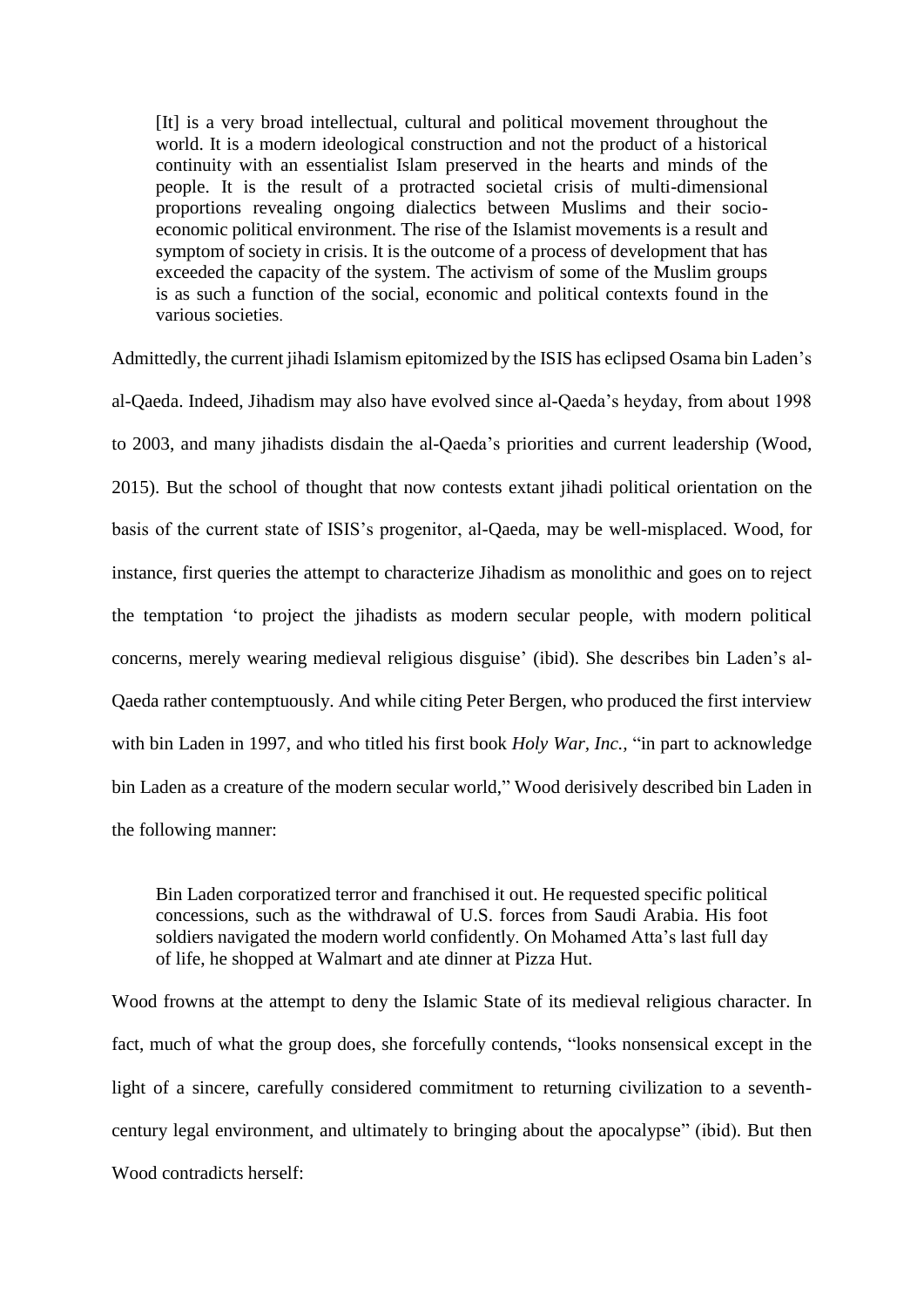Bin Laden viewed his terrorism as a prologue to a caliphate he did not expect to see in his lifetime. His organization was flexible, operating as a geographically diffuse network of autonomous cells. The Islamic State, by contrast, requires territory to remain legitimate, and a top-down structure to rule it. (Its bureaucracy is divided into civil and military arms, and its territory into provinces.) (ibid).

The attempt to remove the pejorative from the jihadists as folks fired essentially by mundane motives than the sublime appears to be gaining currency as a recent article "You have atomic bombs, we have the martyrdomseekers: Ayman Al-Zawahiri's narrative of martyrdom" exemplifies. Using the 72 Virgin legend (the virgins Islamic martyrs are to receive in the afterlife) as an illustration, the author argues, among others that, one, Western narrative of the heavenly virginal motivation for martyrdom prevents martyrdom from being interpreted as self-sacrifice by construing it as the result of a cost-benefit equation; and, two, that, it veils the potentially more honorable motivation of desiring the esteemed company of prophets (Anonymous: Peace and Conflict Studies: Manuscript#1299 @ http://nsuworks.nova.edu/cgi/viewcontent.cgi?article=1299&context=pcs&z=1444077845&p review mode=1&login=1952905). While denying to legitimize or support al-Qaeda's military action, political or religious goals, but seeking the legitimization of the humanity of al-Qaeda's martyrs, for the author, the virtues of the martyr seem to be a reasonable set of attributes that one could sensibly aspire to. They are determination, power, simplicity, and faith. These, the author further contends, guarantee him/her joining the eternal caravan of prophets (ibid).

At this juncture, Francis Fukuyama's taxonomy of the different Islamic groups has become important. He identifies four distinct groups- the Islamic fundamentalists, Islamists, radical Islamists, and ordinary Muslims. Islamic fundamentalists act out of religious motives and seek to revive an imagined earlier and purer form of religious practice. Islamists, by contrast, tend to emphasize political goals and want to bring religion into politics in some fashion, though not necessarily in ways that are hostile to democracy. He cites the Islamist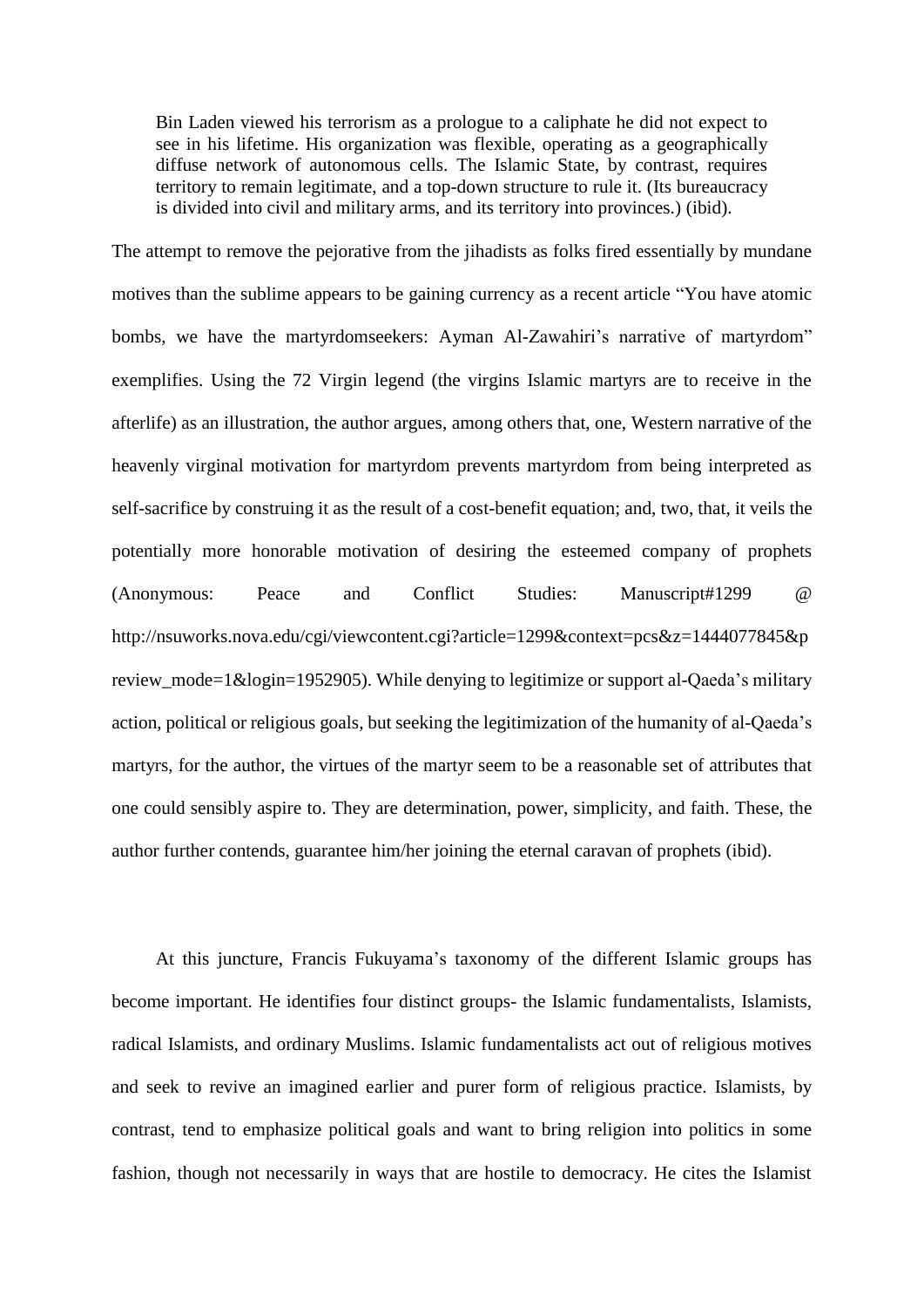Justice and Development Party in Turkey, which on coming to power democratically, supported Turkish entry into the European Union. Radical Islamists or jihadists, on their part, emphasize the need for violence in pursuit of their political goals (Fukuyama, 2006: 69-70). The Islamic State had not emerged at the time of Fukuyama's writing. Thus Fukuyama rightly identified bin Laden as the world's number one example of radical Islamists. But ISIS and bin Laden's al-Qaeda are radical Islamists despite their mutual antagonism. Charles Krauthammer also tends towards Fukuyama's classification, both which fault Wood's categorization of ISIS as mere Islamic fundamentalists. According to Krauthammer,

Radical Islam has the distinct advantage of being grounded in a venerable religion of over one billion adherents that not only provides a ready supply of recruitstrained and readied in mosques and madrassas far more effective, autonomous and ubiquitous than any Hitler Youth or Komosomol's camp- but is able to draw on a long and deep tradition of zeal, messianic expectation and a cult of martyrdom. Hitler and Stalin had to invent these out of whole cloth. Mussolini's version was a parody. Islamic radicalism flies under a flag with far more historical depth and enduring appeal than the ersatz religions of the swastika and hammer-and-sickle that proved so historically thin and insubstantial (Krauthammer, 2004 cited in Fukuyama, 2006:71).

Testimonies from the 20-year old Yazidi girl, Bozi, who escaped from an Islamic State's camp, indicate that whereas the Caliphate invokes the image of seventh century Islamic social milieu, by virtue of the edicts being zealously churned out by ISIS Caliph, al- Baghdad and members of his high command, including ISIS American convert, Abu Abdullahi Al-Mriki, who sexslaved Bozi for five months, the ISIS jihadists are not free of the kind of impulses that prompted bin Laden's disciple, Mohamed Atta, to shop at Walmart and enjoy dinner at Pizza Hut. Meanwhile, millions of jihadists across the globe frenziedly applaud away. In Nigeria, Buluma Modu, a captured commander of the jihadist group, Boko Haram, which has pledged allegiance to ISIS, confessed to the Nigerian military that, "I don't know how to read the Quran. And I don't know how to perform (Muslim) prayers either," (News Express, 24 September, 2015). The Islamic State's leadership is imbued with similar mundane impulses that once seized bin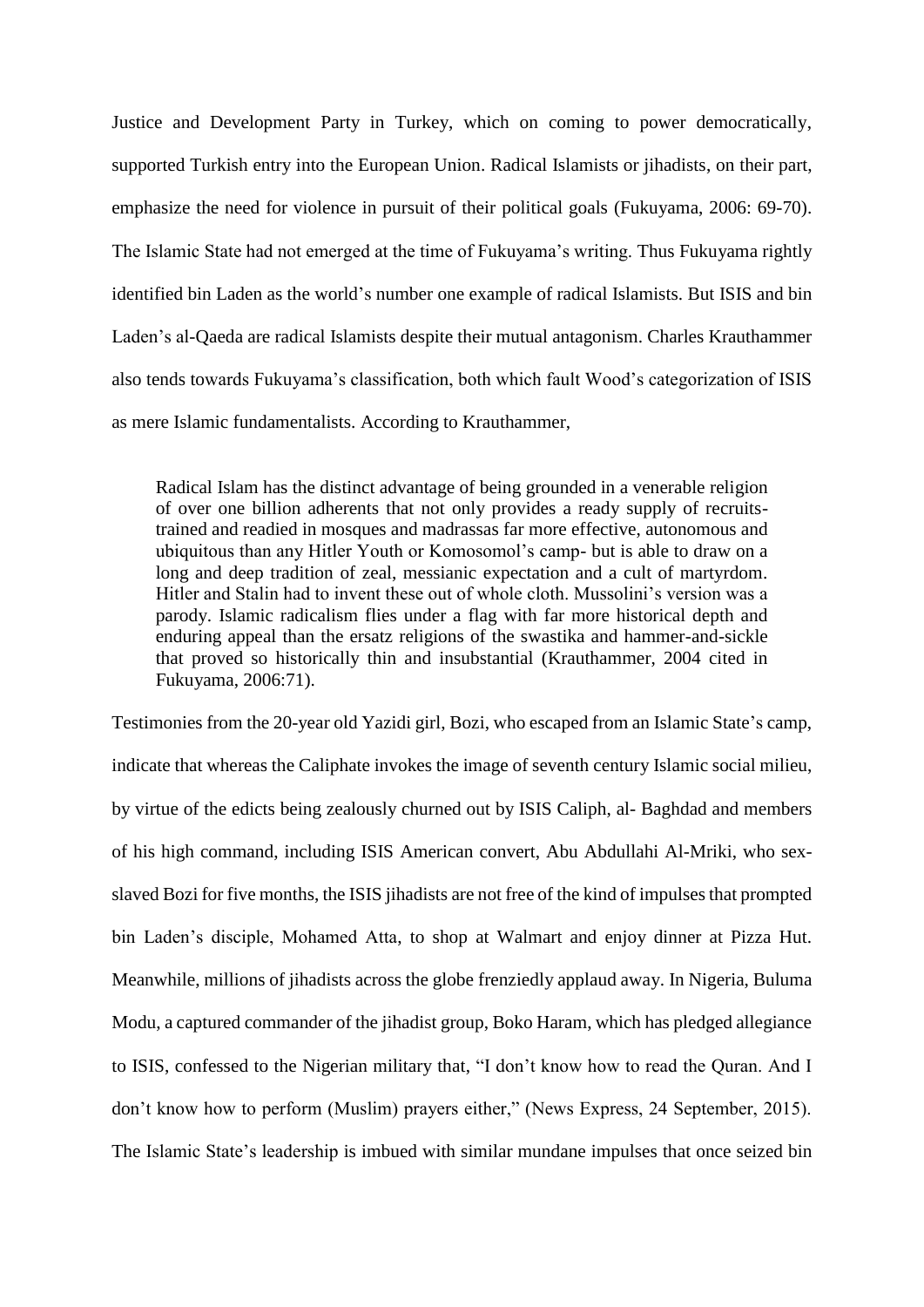Laden's lieutenants. In our own perspective, bin Laden's methodology offers more prospect for the jihadists' millenarian cause. Islamic State's obsession with territorialism and its horrendously bloody approach to achieving it has raised global consciousness and resolve against its Caliphate. Indeed there is hardly any clear distinction between bin Laden's request for specific political concessions and al-Baghdad's expansionism.

# **The Analysis**

Economic reasons may have informed Gulf States' reluctance to welcome the deluge of Arab refugees, just as the non-recognition of refugeehood by the Gulf States and poverty in the other Arab countries may have motivated the migration toward Europe and the West, generally. Recent migration waves from sub-Saharan Africa to both Europe and the West may have also been driven by socio-economic considerations. Sub-Saharan Africa and most of the Arab world share striking features of growing poverty and depravation. Similarly, that such less buoyant economies in the West as Greece and Hungary, for instance, feature marginally on the migrants' real destination also tends to support the economic theory of the tendencies of both the Gulf countries and migrants. Germany, with a strong economy, remains the preferred destination; and availability of a cheap, unauthorized labour industry in Europe is additional incentive for migration.

But economic factors alone may not be able to provide a holistic understanding of both tendencies. Michael Hudson has made quite a useful observation on Arab politics. According to him, the central problem of governments in the Arab world is political legitimacy. The shortage of this vital political resource, he argues, "largely accounts for the volatile nature of Arab politics and the autocratic character of all present government" (cited in Muazzam, 2011). For Wright (2006, 123) too, in addition to their abysmal performance at wealth creation, in a global socio-economic milieu experiencing increase in personal income across the globe, the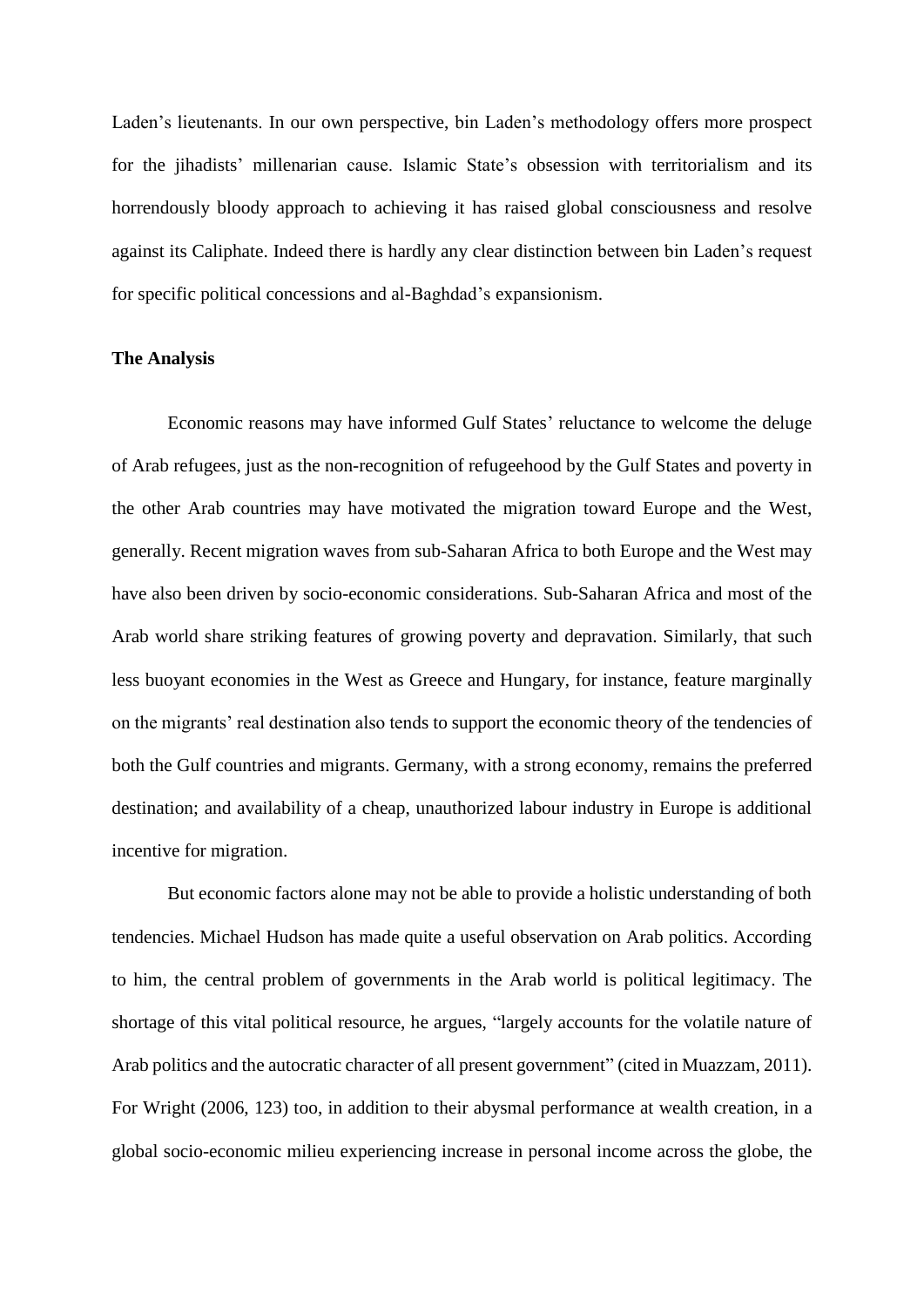Arab world also stifled freedom, equally at a time when democracy was on the ascent in virtually all other parts of the world. Rising expectation and declining opportunities may constitute factors that drive radicalism, especially among idle and bored population. So, also, do an environment where art is impoverished, entertainment – movies, theater, music – policed or absent altogether, and young men are set apart from the consoling and socializing presence of women (ibid). Most of the Arab world remains closed societies with little or no opportunities for self-expression by the young. The Arab Spring started as a reaction to harsh socio-economic conditions. But it also had a political context; it happened within a political milieu that encumbered civil liberties.

At the moment, the Arab world is in the grip of virulent Islamic militancy. Within the region are citizens, some of whom the underpinning Islamist ideology fervently appeals to because of its promise of new socio-economic and political order that appears to hold more prospects than the extant order. The rest are a citizenry to whom the dangerous ideology may hold little appeal, but who all the same, are disappointed with the political leadership over prevailing dire socio-economic conditions in their various countries. In the aftermath of the Afghanistan war, most of the young Arab combatants, otherwise known as "the Arab Afghans," discovered to their chagrin that the doors to their countries were shut on them, in most cases by the same governments that encouraged their respond to the battle cry against the infidels in Afghanistan. As Wright (2006) puts it, "they became unwanted renegades in their own countries. As stateless persons, they naturally revolted against the very idea of state….The cinders of Afghan conflagration were drifting across the globe and soon much of the Muslim world would be aflame," (pp.187-8). For the Gulf countries, throwing their doors open to the refugees may tantamount to unwittingly exposing their societies to hordes of disenchanted population. Anger, resentment, and humiliation spur young Arabs to search for dramatic remedies (Wright, 2006: 123).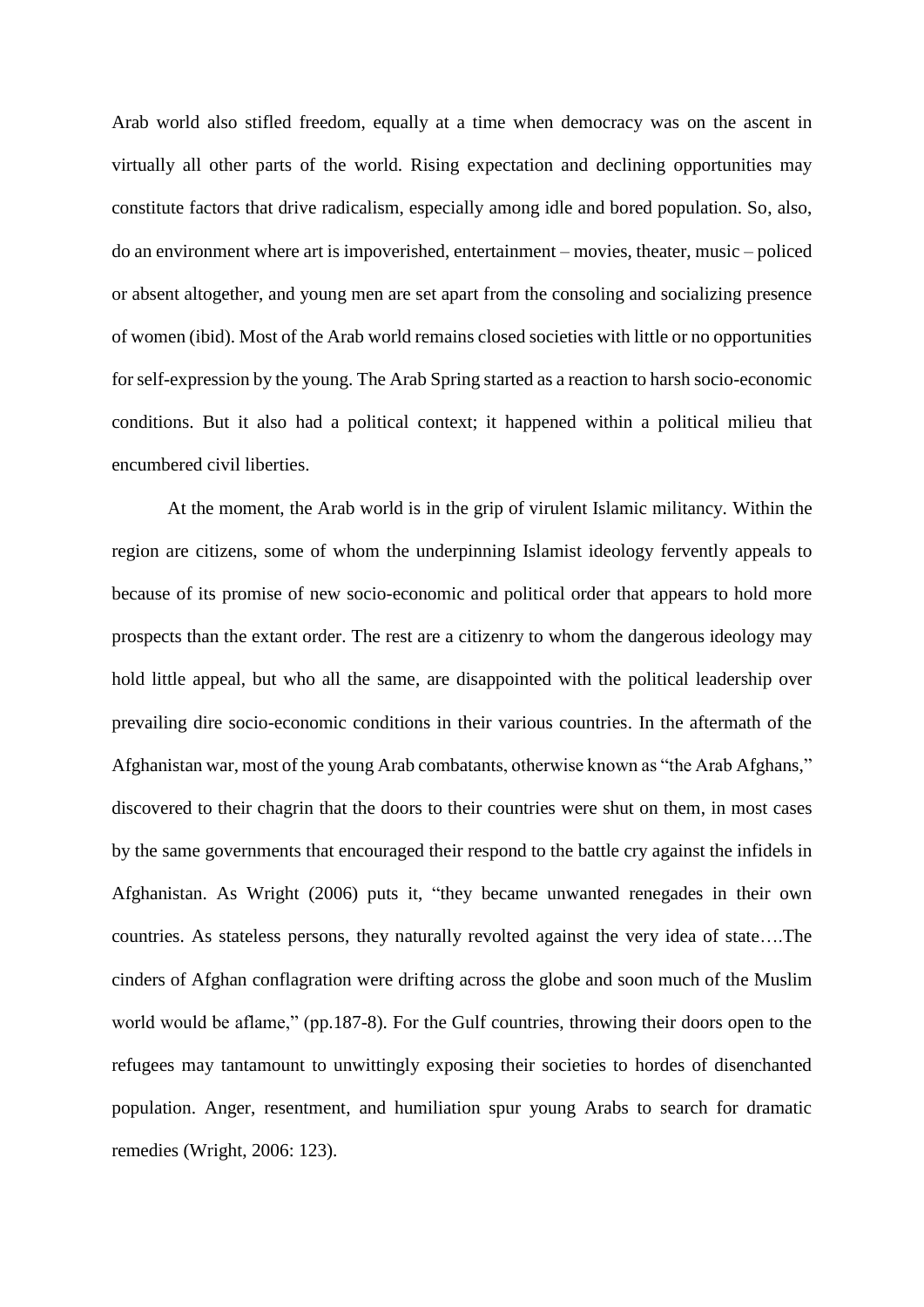The fears of the Gulf countries is ironically rather playing out in the West already- from the United States to Germany, Denmark, and Sweden, among others. Incidents of attacks by disenchanted migrant populations are on the increase. They underline anger, resentment and humiliation- all of which the Gulf States are cleverly hedging. Although no data has yet emerged on the phenomenon, rising migrants' violence is enough to enflame fear and anxiety among host populations as a recent editorial piece from the United States duly illustrates:

I'm not sure what it's going to take to wake liberals up about the dangers of just throwing open the borders to everyone and anyone. Here in the U.S. we have the tragic stories of Kate [Steinle](http://www.allenbwest.com/2015/07/horrific-this-is-exactly-what-donald-trump-is-talking-about/) and [Marilyn Pharis,](http://www.allenbwest.com/2015/08/illegal-alien-rapes-then-murders-this-woman-look-what-liberals-are-saying/) among others, who were brutally murdered by illegal immigrants. In Europe [we reported](http://www.allenbwest.com/2015/08/wow-muslim-beheads-shopper-in-ikea-store-look-what-ikea-is-doing-in-response/) about the mother beheaded and son stabbed by a migrant awaiting deportation. Of course just reading about what happens to other folks doesn't really change your mind about your "humanitarian" reasons for wanting to dissolve our borders. Surely if it happens to YOU, you'd change your mind, right? [\(Hickford,](http://www.allenbwest.com/author/michele/) 2015).

In October 2015, twenty-nine year old 'Julius G.'a pro-refugee activist who had been involved in political activism since his undergraduate days at the Technical University of Dresden, Germany was stabbed by a group of six to eight men who "jumped (on) the student in the early hours and stabbed him twice in the back, leaving him in a serious condition" [\(Hickford,](http://www.allenbwest.com/author/michele/) 2015). A female open borders activist volunteering on the French-Italian border migrant camp was also gang-raped late 2015. The victim kept the incident a secret for fears that revealing her experience could, "slow the progress of their ideal of a world without borders" (Breitbart London, cited in Hickford 2015). "In Hamburg at the Lohmühle Pond (Eißendorf), two foreigners attacked a 24-year-old man and chased him with his infant nearly into their death" [\(Sennels,](http://10news.dk/?author=1) 2016). In Sweden, [Sennels,](http://10news.dk/?author=1) further reports that

Swedish police have dealt with 5,000 incidents involving migrants since October (2015) as they revealed; they are concerned the problems are getting worse. Officers in the country have been called out to nearly 600 assaults in the last three months as well as four rapes, two bomb threats and 450 fights. Migrants and asylum seekers have also been involved in 194 violent threats, 58 fires and nine robberies, according to data obtained by Swedish Democrates (ibid).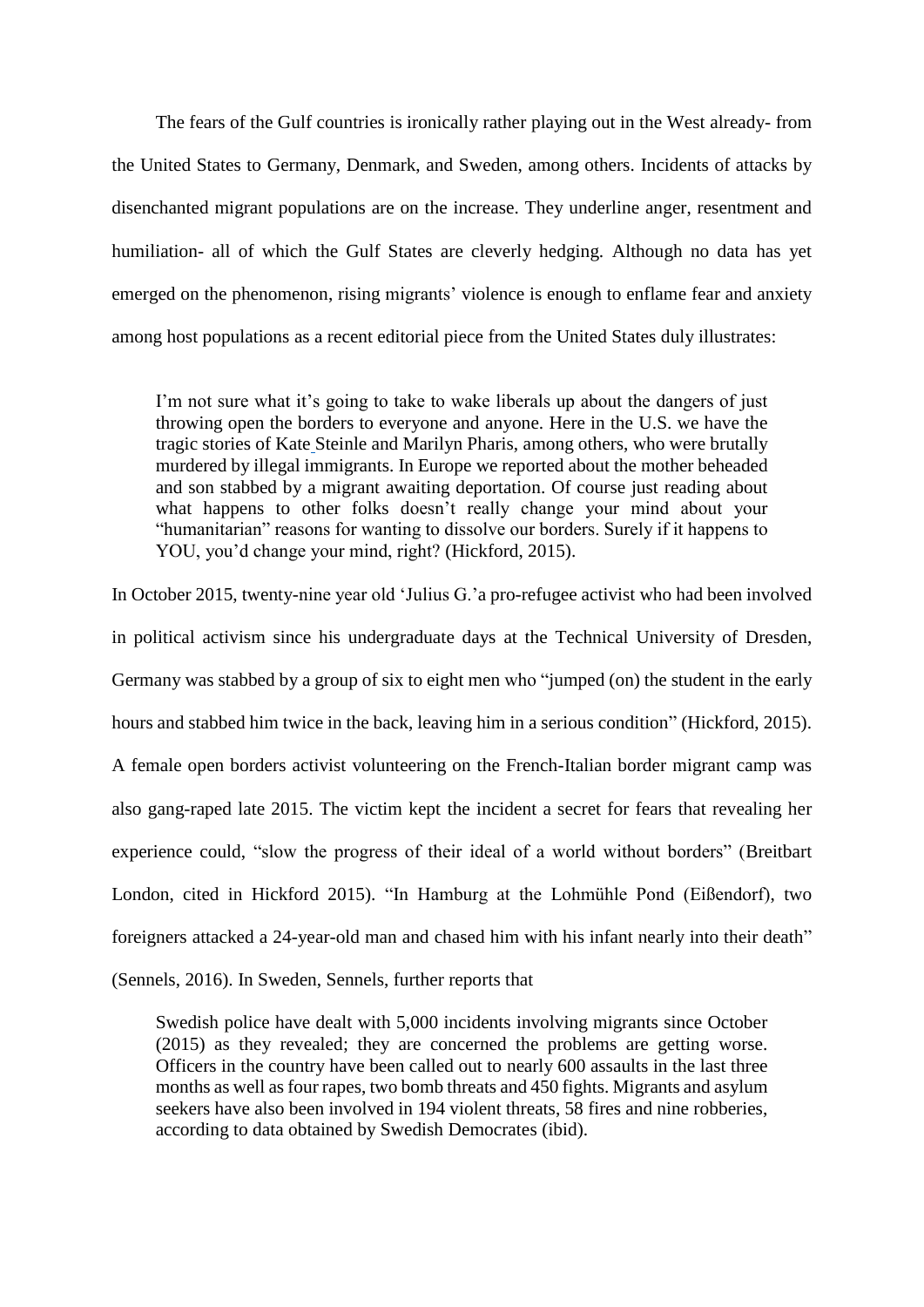Emphasis on those incidents may tend this analysis towards the security dimension of the migration crisis, therefore, playing down both its legal and humanitarian context. The later, obviously, the focus of a recent study by Professor Elspeth Guild et al. In the study titled, "New Approaches, Alternative Avenues and Means of Access to Asylum Procedures for Persons Seeking International Protection," the quintet note that, the international obligations of the European Union (EU) law, "demonstrate a continuous commitment to afford international protection to those requiring it. [And] This commitment is not subject to any numerical limit on the persons for whom the Member States may be responsible" (Guild et al, 2014). Importantly, Guild et al are forceful that

[F]irst-line reception arrangements must comply with the principle of nonrefoulement, the right to family unity, and the needs and entitlements of particularly vulnerable applicants. To ensure fairness and effectiveness of rights, decisions must be taken within an adequate time-scale and ensuring access, both in law and in practice, to appropriate procedures and related means and safeguards guaranteeing a real opportunity for asylum seekers to present and advance their claims. The right to legal assistance, representation, and translation must thus be provided according to EU and international legal standards with a view to ensuring that applications for international protection are subjected to full and thorough examination, including detailed consideration of all the relevant factors surrounding the particular case and the prevailing situation in the country of origin (ibid).

Discernable from the study is that within the EU laws is an existing legal framework that not only serves its legal purposes, but also fulfils both humanitarian and integration agenda for potential migrants. But perhaps more important is that any practice or procedure that may attempt to negate these regimes clearly violates not just the EU laws but also international legal standards- a potential assault on the human rights of refugees. Humanitarian consideration obviously is at display when Greek Islanders ignoring possible charges of infraction of the lawhuman smuggling- embark on long distance drives to ferry refugees into their country and city (CNN, Sunday 31 January, 2016). But beyond the open display of common humanity, the security concerns mount. Only recently an EU investigation, "found that Greek authorities were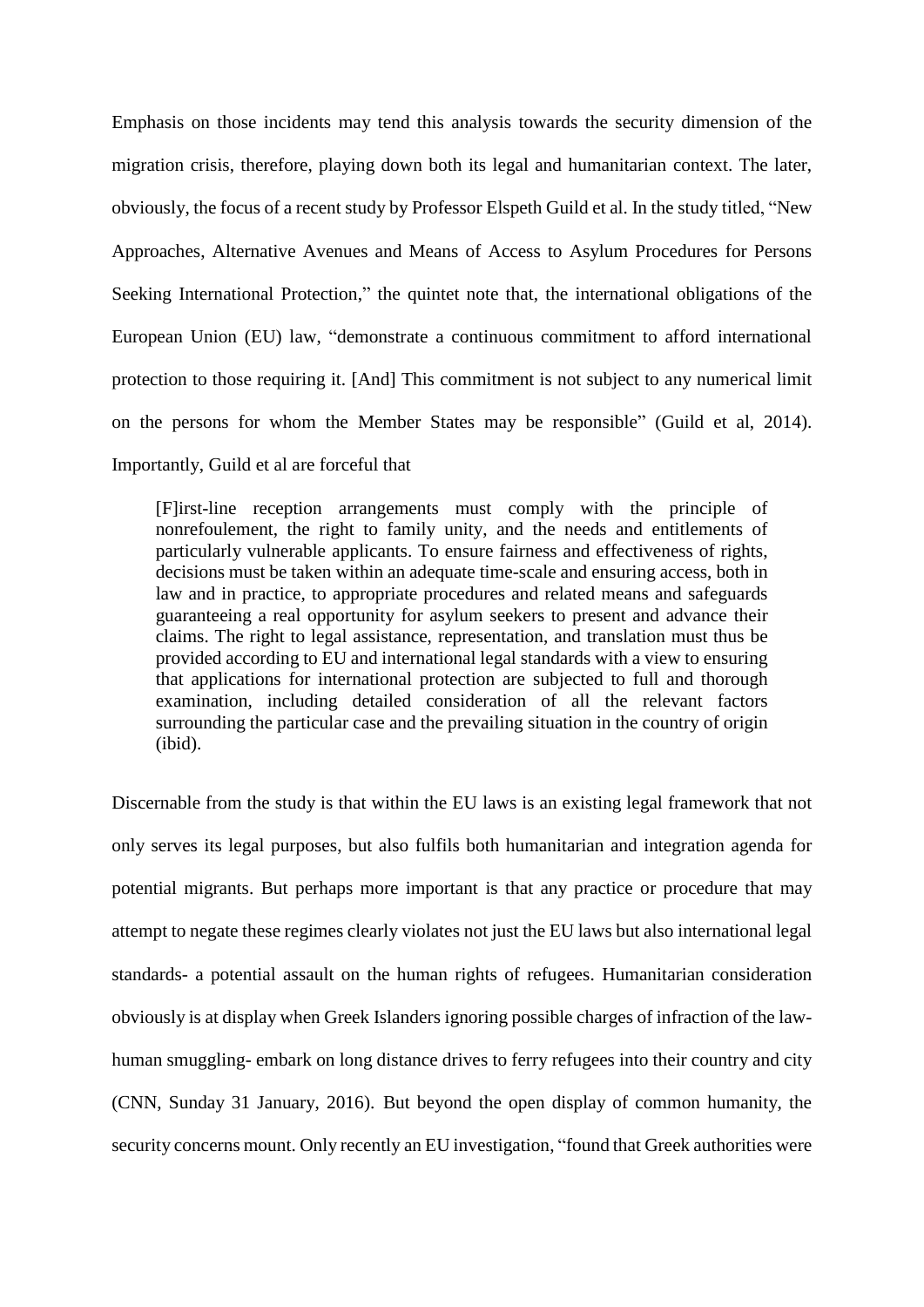failing to properly register and fingerprint people or correctly check their travel papers" (The New York Times, 27 January, 2016). The investigation found "major flaws in Greece's border management that could pave the way for other EU nations to isolate Athens and introduce longterm ID checks to restrict the entry of migrants further into the continent" (ibid). The government in Athens consequently has been given three months to fix the problems. In Germany, the government, "has temporarily reintroduced border controls in its part of the passport-free Schengen area until May 13 after around 1 million people applied for asylum in Germany last year (2015)" (ibid). The greater dilemma, however, remains what to do with those who have already found their way into Europe or who may likely do so but who as Cherson and Molschky note, "do not often share those values that were and are the cornerstone of Western Civilization" and who "often come to the West with the intent to destroy it" (2015).

# **Conclusion and Recommendations**

In 1995, *The Economist* in its March 18 editorial titled 'Living with Islam', had stated as follows: "Islam at its most ferocious, is cutting a blood-stained path to the front of the world's attention" (cite in Hoogvelt, 2001:198). Today, radical Islamism has successfully charted this blood-soaked path. But while the world cringes in horror at the spectacle of the jihadi sword dripping with much of the blood of the innocent, Islam is making yet another ferocious cut into the very heart of the West; albeit bloodlessly this time. Recent immigration waves provide this insidious incursion. The West is thus endangering the rest of the global humanity by its overextended human rights provisions as well as its exaggerated sense of multiculturalism- some of which have descended to absurdity. Those whose intention is to destroy the West and indeed the rest of human civilization are exploiting those provisions.

The refugee crisis might appear an unpremeditated turn of events, but the West-ward immigration movement appears to be feeding into a well-orchestrated long term strategy to Islamize the world. The following statistics may be quite revealing. Whilst support for the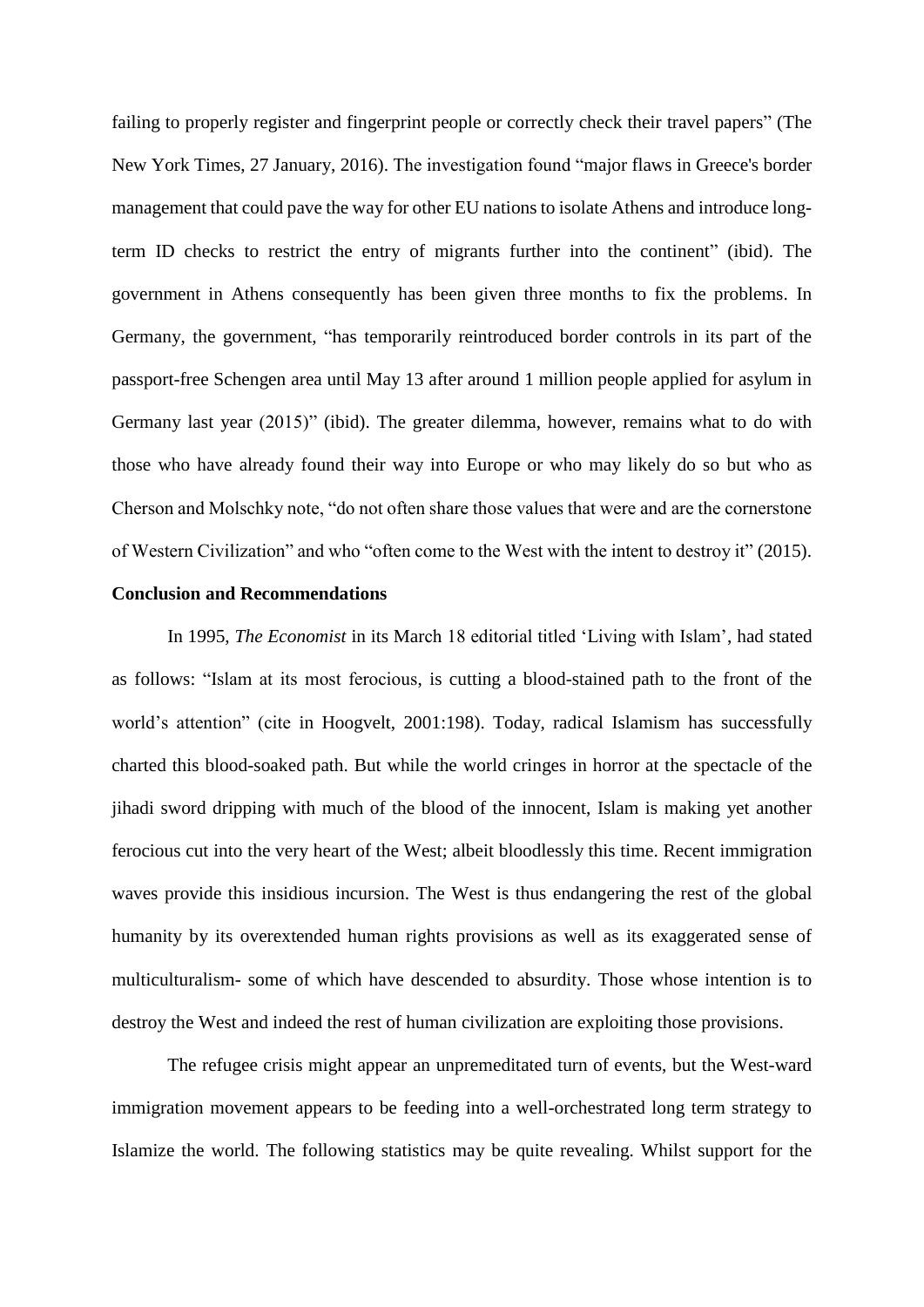Sharia law amongst British Muslims revolves around 30% to 40%, in Austria the figure has risen to 73% and stands collectively at 65% across Austria, Belgium, Germany, France, Holland, and Sweden (Cherson and Molschky, 2015). Turkey, which today is almost a Muslim society, was once a largely Christian society- the Christian Ephesus. This conclusion does not derive from any sense of Islamophobia. On the contrary, it issues from the fact as Cherson and Molschky have rightly noted that, 'People are different'(ibid). The West remains the most attractive destination today, partly because of its liberal ethos, which are easily exploited; partly because of its prosperity, which enables the migrants to settle easily in their new abodes. The rest of the developing world, including Africa, lacking the lure of prosperous economy, is being attended to with a different kind of strategy: a virulent form of militant Islamist violence. Multiculturalism is good all the way, but it should also be juxtaposed with respect for the values and norms that the arriving cultures meet on the ground. Attempting to force one's values through the sword may end up soaking all of humanity in blood. The West, which at the present seems encumbered by its overextended human rights regimes, should thus embark on a soulsearching and re-assessment. It should, as a matter of urgency, interrogate some of its values that embarrassingly leave it with a progressively dwindling active population- one of the motivations for most Western societies attempting to augment dwindling labour force by looking for populations from the outside.

Extant human rights regimes in the West, especially as they pertain to refugees, were formulated in different social and historical contexts. Times have indeed changed. At the time of their conceptualization, the noble intentions that inspired those laws perhaps did not contemplate a world in which one culture violently and bloodily threatens the others. The current Islamic militancy is anti-multiculturalism. France has taken a proactive stance, for instance, to curb the fall-out of multiculturalism when on 14 September 2010, the country's Senate passed the law which banned face covering, otherwise known as *Loi interdisant la*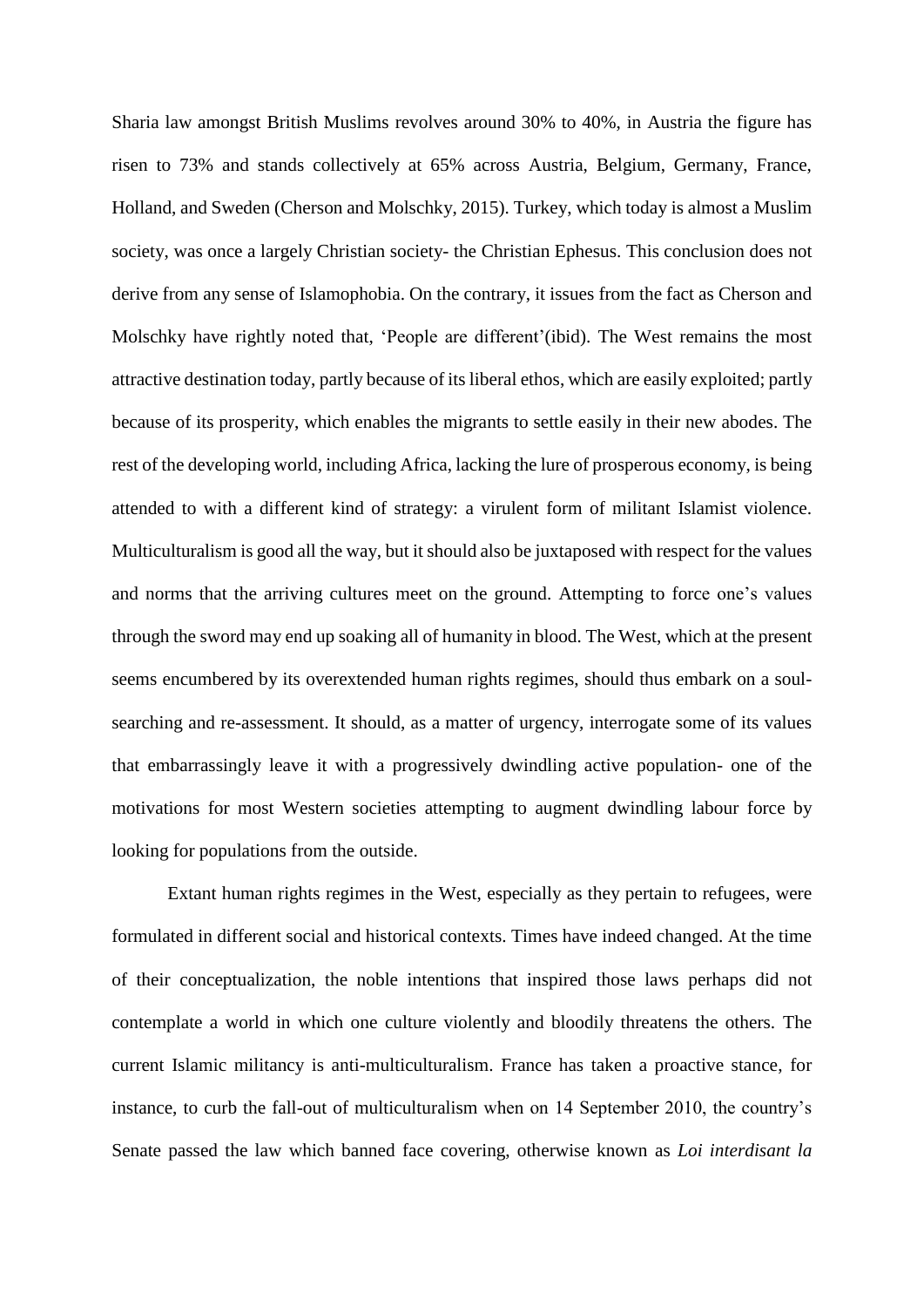*dissimulation du visage dans l'espace public*, "Act prohibiting concealment of the face in public space." Interestingly, the ban, which was challenged at the [European Court of Human Rights,](https://en.wikipedia.org/wiki/European_Court_of_Human_Rights) was upheld on 1 July, 2014 by the EU Court of Human Rights on the ground that the French law encourages multi-culturalism- "a certain idea of living together." In Africa, the Muslim country of Niger Republic in 2015 toed the line of France in banning women wearing full veilobviously out of security concerns. In Cameroon, too, another African country, following a string of bombings by women and girls, including attackers wearing such garment, the government banned the wearing of full veil in several regions of the country.

The point is that every society must devise formulae with which to secure itself. The primary duty of every government is the security and welfare of the citizenry. But security precedes welfare. Every society must identify its existential threats and devise strategies to address them. The current political correctness posturing by the political leadership in the West in the face of obvious existential threat posed by Islamic militancy is obviously wrong-headed. It endangers the rest of the human society; not just the West.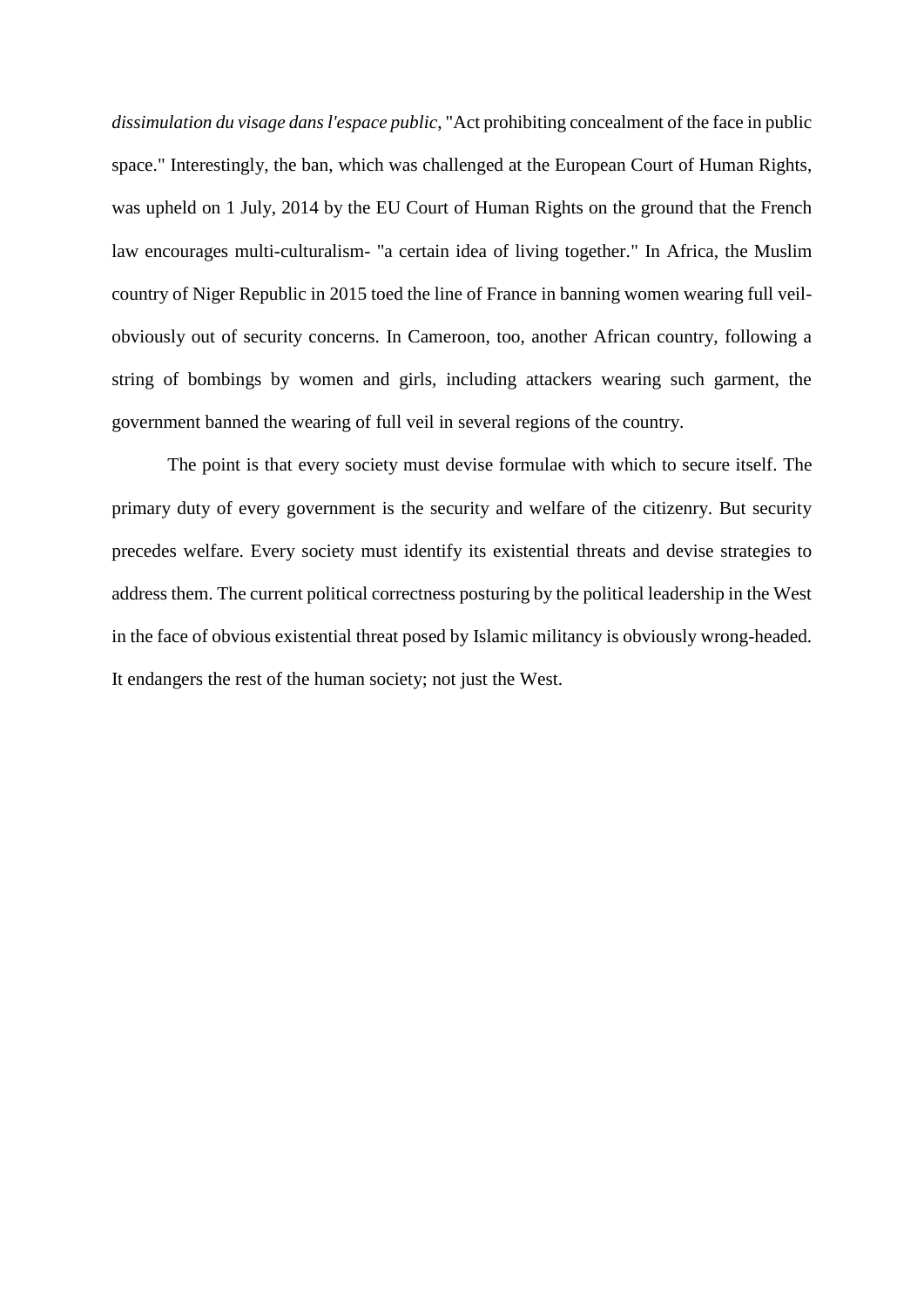# **References**

- Carrion, Doris. 2015. ["Syrian Refugees in Jordan: Confronting Difficult Truths"](http://email-chathamhouse.org/1TY8-3OCHV-HLQTGJ-1RX2O2-1/c.aspx) Chatham House research paper, 21 September.
- Cherson, YK. Molschky, Rachel. Immigrants of Doom. Amazon Digital Services, LLC. March 22, 2015. [http://www.amazon.com/IMMIGRANTS-OF-DOOM-Y-K-](http://www.amazon.com/IMMIGRANTS-OF-DOOM-Y-K-CHERSON-isebook/dp/B00V3Y6P2Y)[CHERSON-isebook/dp/B00V3Y6P2Y.](http://www.amazon.com/IMMIGRANTS-OF-DOOM-Y-K-CHERSON-isebook/dp/B00V3Y6P2Y) (Retrieved 2 February, 2016).
- Fukuyama, Francis. 2006. America at the Crossroads: Democracy, Power, and the Neoconservative Legacy. New Haven and London, Yale University Press.
- Guild, E. et al. 2014. "New Approaches, Alternative Avenues And Means Of Access To Asylum Procedures For Persons Seeking International Protection: Study For The LIBE Committee." Avialble @
- [http://www.europarl.europa.eu/RegData/etudes/STUD/2014/509989/IPOL\\_STU%282014%2](http://www.europarl.europa.eu/RegData/etudes/STUD/2014/509989/IPOL_STU%282014%29509989_EN.pdf) [9509989\\_EN.pdf](http://www.europarl.europa.eu/RegData/etudes/STUD/2014/509989/IPOL_STU%282014%29509989_EN.pdf) (Retrieved 31 January, 2016)
- Hickford, M. 2015. "Open borders activist stabbed by migrants says he's 'sad." Available  $\omega$ [http://www.allenbwest.com/2015/10/open-borders-activist-stabbed-by-migrants](http://www.allenbwest.com/2015/10/open-borders-activist-stabbed-by-migrants-makes-insane-statement/)[makes-insane-statement/](http://www.allenbwest.com/2015/10/open-borders-activist-stabbed-by-migrants-makes-insane-statement/) (Retrieved 31 January, 2016).
- Hoogvelt, A. 2001.*Globalization and the Postcolonial World: A New Political Economy of Development.* Second edition. Hampshire: Palgrave
- Krauthammer, Charles. 2004. "In Defense of Democratic Realism." *National Interest* 77.
- Mozayyan, M. 2009. "Glory in Defeat and Other Islamist Ideologies," in Norwitz, H.J. (ed), *Pirates, Terrorists, and Warlords: The History, Influence, and Future of Armed Groups Around the World*. New York: Skyhorse Publishing.
- Muazzam, Ibrahim. 2011. "Security Challenges in North Africa and the Magreb." *African Strategic Review*, Vol.2.No.2 April/May.
- [Sennels,](http://10news.dk/?author=1) N. 2016. "Migrants stabs German father, who has to flee onto frozen lake with his infant. Ice breaks..." Available @<http://10news.dk/?p=2294> (Retrieved 31 January, 2016).
	- "Sweden: 5,000 crimes by migrants reported by police in only three months." Available @<http://10news.dk/?p=2294> (Retrieved 31 January, 2016).
- *The New York Times*, Jan. 27, 2016 "EU Probe Finds Serious Problems in Greek Border Control" Available [@http://www.nytimes.com/aponline/2016/01/27/world/europe/ap](http://www.nytimes.com/aponline/2016/01/27/world/europe/ap-eu-europe-migrants.html?_r=0)[eu-europe-migrants.html?\\_r=0](http://www.nytimes.com/aponline/2016/01/27/world/europe/ap-eu-europe-migrants.html?_r=0) (Retrieved 31 January, 2016).
- TRAC Insight. 2015. "Syrian Refugees Organised Crime's New Market and Jihadis' New Cover." Available @ [http://www.trackingterrorism.org/chatter/trac-insight-syrian](http://www.trackingterrorism.org/chatter/trac-insight-syrian-refugees-organised-crimes-new-market-and-jihadis-new-cover)[refugees-organised-crimes-new-market-and-jihadis-new-cover](http://www.trackingterrorism.org/chatter/trac-insight-syrian-refugees-organised-crimes-new-market-and-jihadis-new-cover) (Retrieved 28 September, 2015).